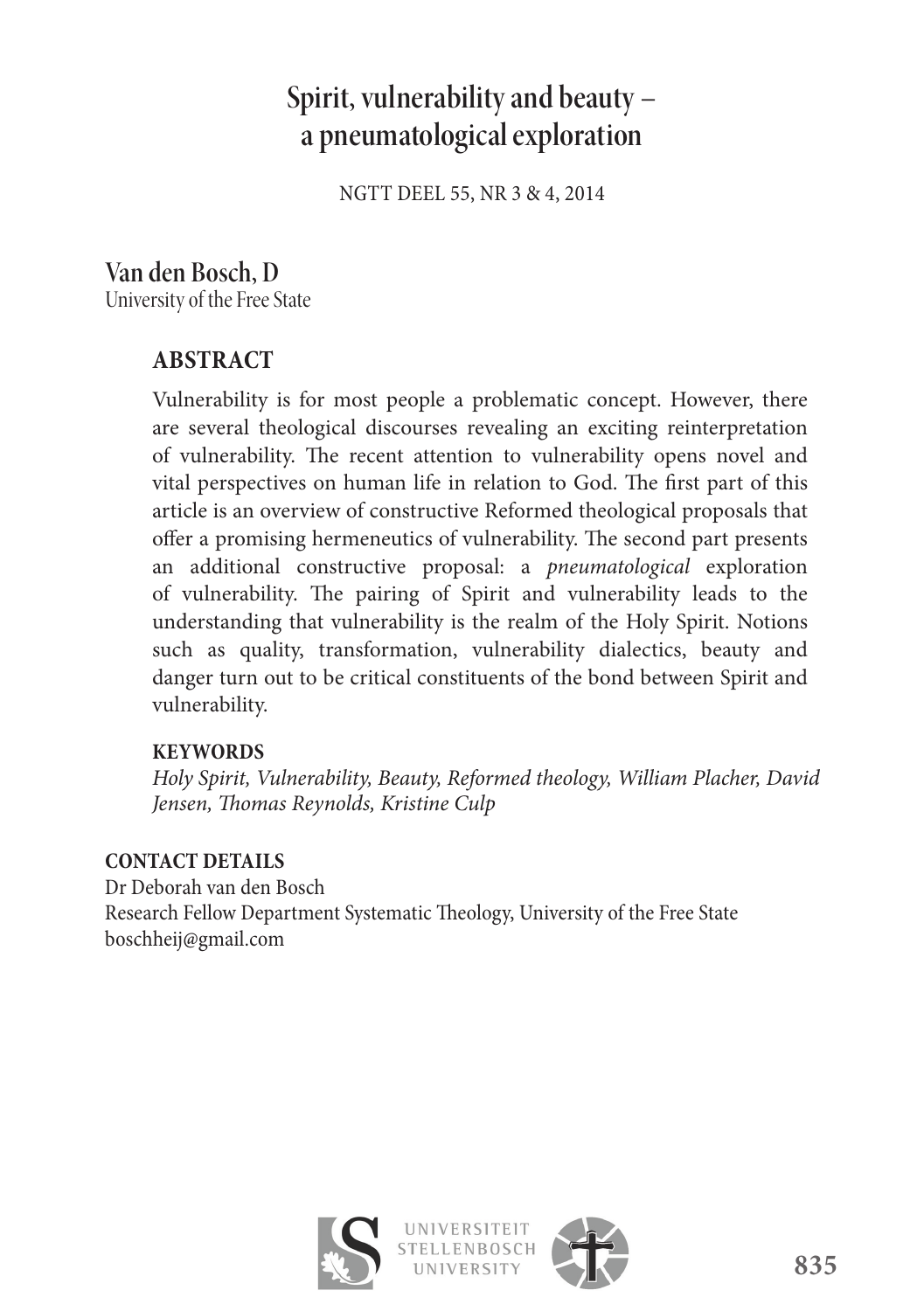## **1. INTRODUCTION**

Often people understand vulnerability as being synonymous with weakness and frailty. The common understanding of vulnerability is that it is a state one does not want to be in, because it implies lack of control, power, vitality and independency. It is not surprising that this negative understanding of vulnerability has led to different strategies of invulnerability. Insurance policies, the building of dykes, having airbags in the car, vitamin pills – these are just a few illustrations of how people try to safeguard themselves against their own vulnerability (see Culp 2010:88).

However, there is a growing body of theological voices that aims at resisting the negative interpretation of vulnerability. These voices introduce an approach to vulnerability that is *beyond* deficiency and lack of power. According to these voices, vulnerability is so much more than we tend to think. The myth of invulnerability and the illusion of control are being denounced, while new understandings of vulnerability are being explored.

Various disciplines of theology reveal an exciting turn towards the notion of vulnerability. Within the HIV/Aids discourse, for example, theological methodologies have been developed in order to give voice to marginalized and infected people (see West & Zengele-Nzimande 2006; West 2003, 2004. See also Dube 2002; 2004; and the important contributions of the Circle of Concerned African Women Theologians). The field of disability studies emphasizes the idea that it is objectionable to disqualify physical and mental disability. On the contrary, vulnerability is an essential aspect of theological reflection on the imago Dei (see Eiesland 1994; Reinders 2000; Berinyuu 2004; Yong 2007; Reynolds 2008). And within body theologies discourse, we encounter a high appreciation of the vulnerable body that, contrary to the myth of invulnerability, is seen as the very source of God-talk (see Nelson 1992; Isherwood & Stuart 1998:11; van Niekerk 2012). And there are other fields of theology that reveal how the notion of vulnerability can spur a particular hermeneutical development; see for example various contributions on empire (Rieger 2001; 2007; Snyman 2011), on interreligious dialogue (Yong 2008; Moyaert 2012), on practical theology (Meylahn 2012), on ecclesiology (Koopman 2008). One might say that the different hermeneutical understanding of vulnerability has not fully surfaced yet, but it is already obvious that it implies a meaningful development for Reformed theologies in a world that normalizes the denial of vulnerability. The various theological voices make us aware that the common definition of vulnerability is the product of the illusion of control, and that a reinterpretation of vulnerability opens fruitful avenues for understanding human life in relation to God.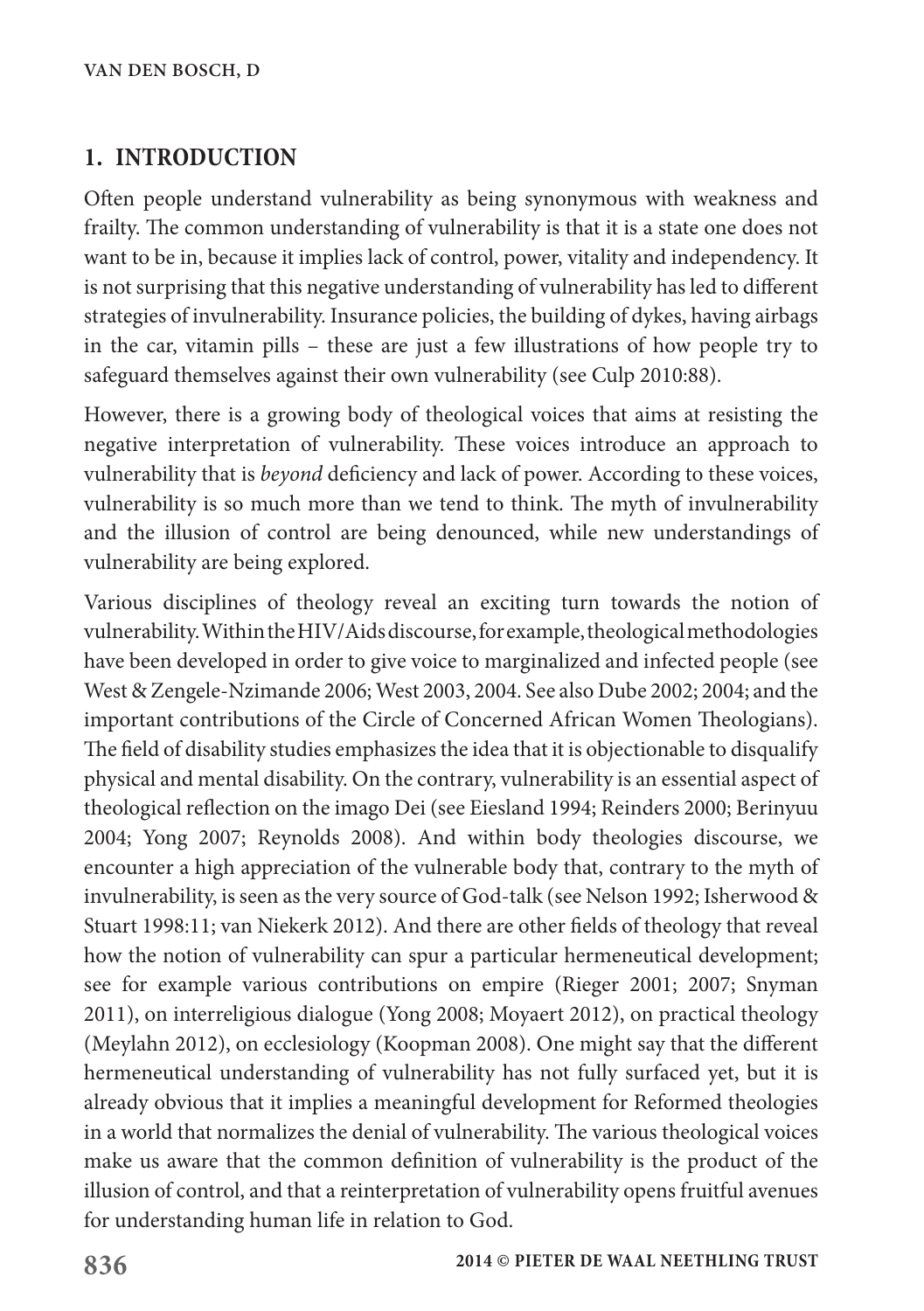In his contribution to *Towards the Future of Reformed Theology,* William Placher (1999:192-205) refers to the theme of vulnerability as an important topic in Reformed theologies (see also Placher 1994). He contends that the relevance of the theme of vulnerability is closely related to the biblical witness to God of the Bible. When Christian theologians reflect on vulnerability, they are 'only reclaiming their own birth right, for it is just such a God that we encounter in the Bible' (Placher 1999:194).

Like Placher, a number of other Reformed theologians have developed inspiring proposals regarding the understanding of the vulnerability of human life in relation to the biblical God. The constructive theological contributions offer an important kind of hermeneutics of vulnerability. These novel insights carry great weight for Reformed theology because they disclose blind spots in our God-talk and in our ecclesial practices. The value of reconstructing vulnerability is that vulnerability can be recognized as an existential quality in relation with God.

In this article I first turn to some inspiring constructive theological accounts of vulnerability. I will provide a brief overview of the work of William Placher (Narratives of a Vulnerable God, 1994), David Jensen (Graced Vulnerability, 2005), Thomas Reynolds (Vulnerable Communion, 2008) and Kristine Culp (Vulnerability and Glory, 2010).

The brief overview of constructive theologies of vulnerability presents us with an interesting perspective on vulnerability: it is complex and ambiguous. This new perspective transcends the idea of vulnerability as an undesirable condition of creation life. The theological accounts of Placher, Jensen, Reynolds and Culp link the concept of vulnerability to the relational life of the triune God, the vulnerable life of Christ who was crucified and resurrected, human being as carrier of the imago Dei, human life coram Deo. It turns out that vulnerability is a complex and multi-layered concept within Reformed theology.

The brief overview also reveals the absence of pneumatological interpretations of vulnerability. We do find Trinitarian relational perspectives on vulnerability. But where would an exploration of human vulnerability from a pneumatological point of view lead us? I am not proposing to move away from what already has been said about vulnerability from a Christological and Trinitarian perspective, but to offer additional interpretations of vulnerability.

The second part of my contribution will focus on the Holy Spirit in relation to human vulnerability. Starting with a biblical understanding of the vulnerable Spirit, it will transpire that vulnerability can be understood as the realm of the Creator Spirit. The insight that vulnerability and the Holy Spirit are inextricably linked invites questions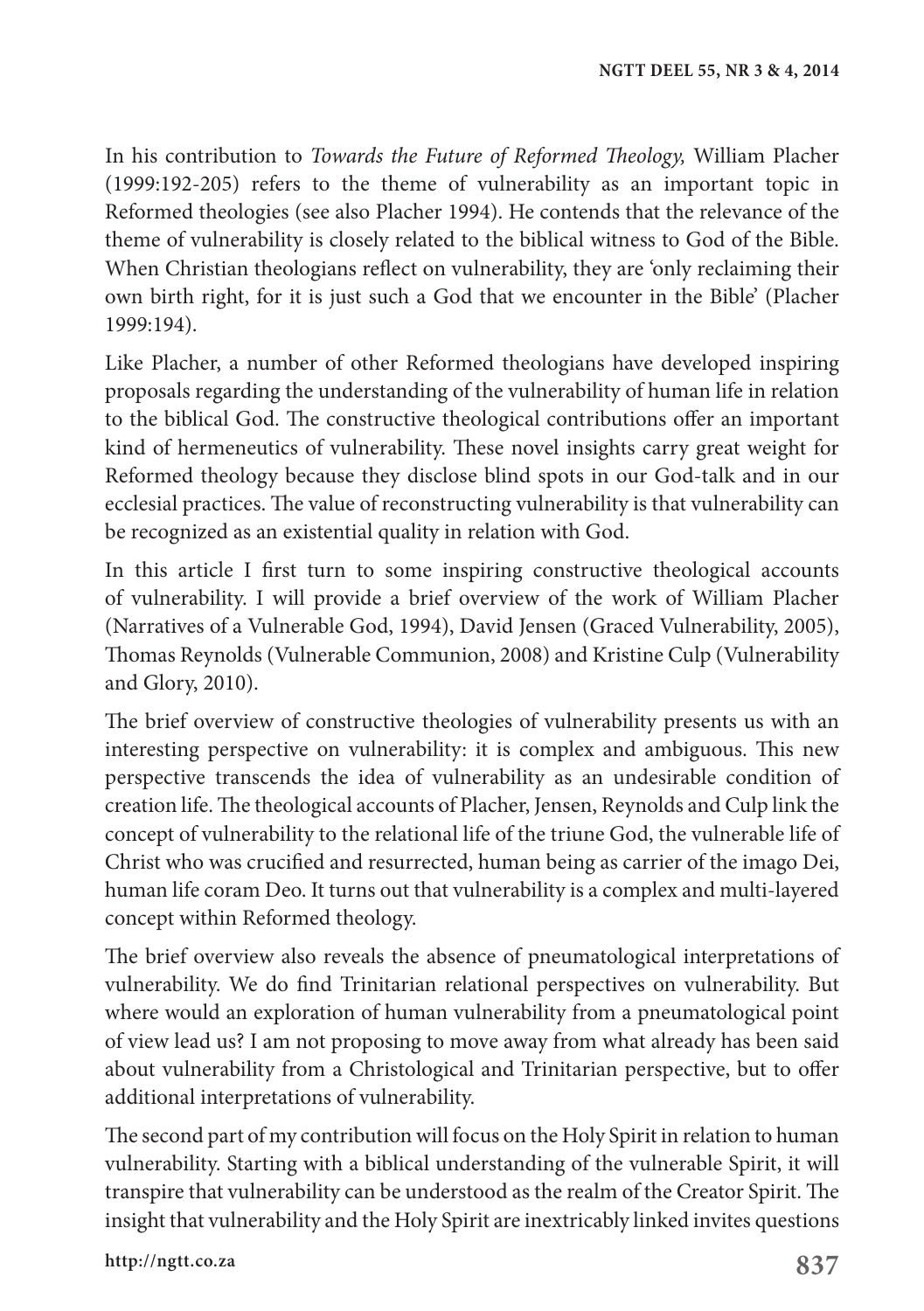regarding the meaning of vulnerability being the realm of the Spirit. What kind of theological proposal emerges from the connection between Spirit and vulnerability? Is it possible to construct a new perspective on vulnerability when vulnerability and the agency of the Holy Spirit are joined together?

My hypothesis is that the agency of the Holy Spirit leads to an extended hermeneutics of vulnerability. The link between Spirit and vulnerability bestows a particular quality to human vulnerability, because the person of the Holy Spirit is fully involved in the vulnerability of creation. This particular quality turns vulnerability into a nonpassive, dynamic condition of life, because when vulnerability is understood as the realm of the Spirit, then being vulnerable means being involved in the beautification of life. Being vulnerable thus implies a resistance against the myth of control. It also entails a spirited attitude towards life.

This pneumatological exploration is just an exploration, a search for constructive thoughts about the notion of vulnerability in relation to the work of the Holy Spirit. Since the Holy Spirit in Reformed theology is closely related to creation but not (yet) to vulnerable life, it makes sense to concentrate on the agency of the Spirit. My contribution is motivated by the significance of the theme for Reformed theologies in a world in which vulnerability is usually denounced, despite the fact that vulnerability is a given in human existence. The aim is to present existing constructive proposals of vulnerability in Reformed theology, and to consider the agency of the Holy Spirit with regard to vulnerability.

# **2. REFORMED VOICES ON VULNERABILITY**

Some Reformed theologians have offered an incentive to theological reflection on vulnerability. Bonhoeffer,<sup>1</sup> Barth and Moltmann drew attention to the notion of vulnerability by referring to God's strange power as a kind of weakness revealing His love for mankind. They wrote from their own particular experience about a God who suffers with creation because of his love. Liberation theologians presented their own perspective on God's preference for the weak and the vulnerable. And this movement raised theological awareness of notions of weakness, suffering and vulnerability. A novel perspective in God-talk was introduced: God became associated with vulnerability rather than with power and omnipotence.

This association has existential consequences for human life. What does it mean to witness to a vulnerable God who loves vulnerable people? William Placher, David

<sup>1</sup> "Christ helps us not by virtue of his omnipotence, but by virtue of his weakness and suffering ... Only the suffering God can help" (Bonhoeffer 1972:360f).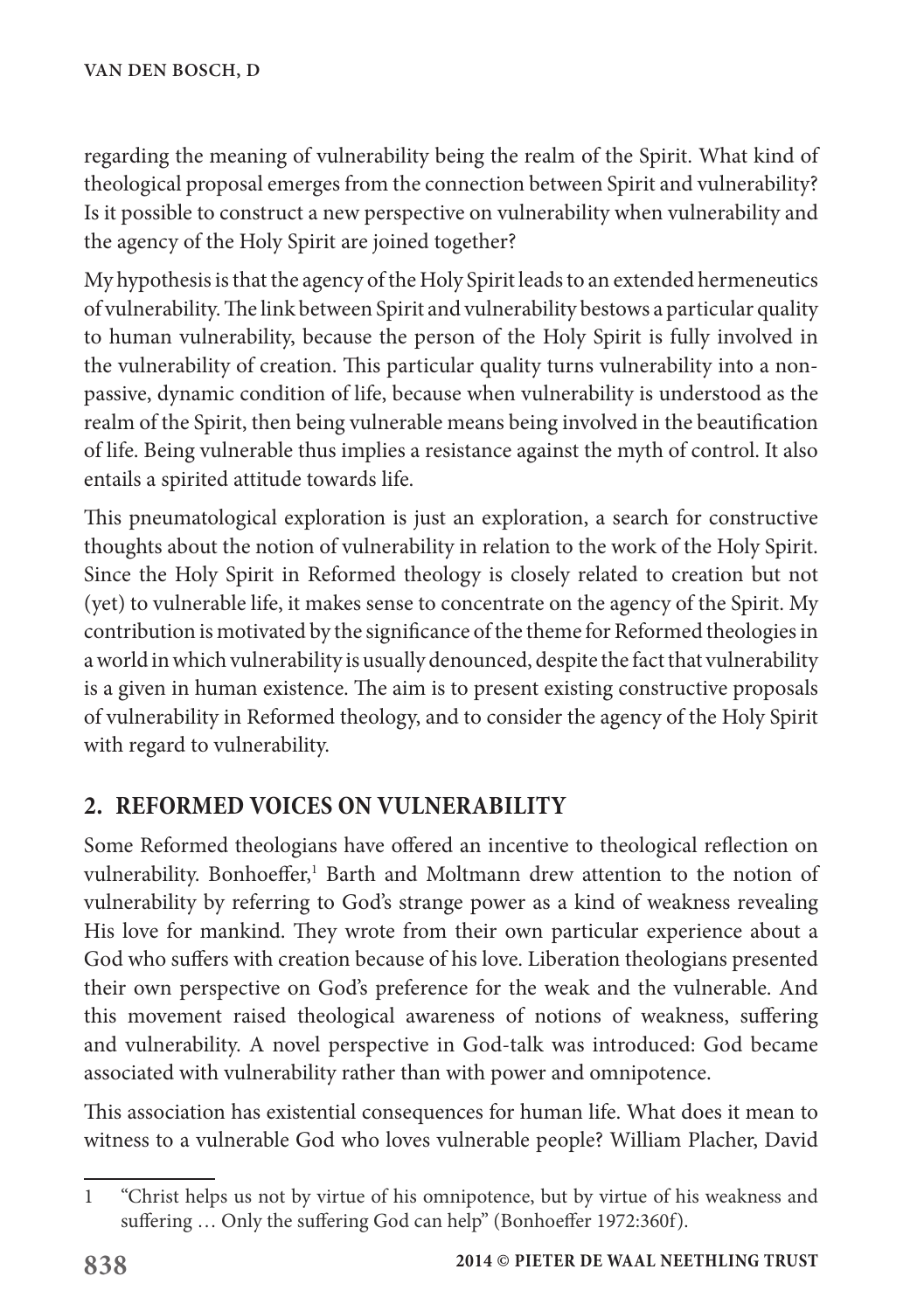Jensen, Thomas Reynolds and Kristine Culp developed their views on this question. Below I will offer a brief overview of their invigorating, constructive contributions to vulnerability theologies. I do not attempt to give a complete presentation of the various constructive proposals; the main focus will be on how each approach interprets vulnerability, and how this interpretation is accounted for. This overview provides the constructive background for a pneumatological exploration of vulnerability.

#### **a. William C Placher**

In his book *Narratives of a Vulnerable God. Christ, Theology and Scripture* (1994) Placher seeks to recover particular interpretations of God by looking at the biblical narratives, especially the gospel stories about Jesus. Placher wants to move away from a generic understanding of God as an all-powerful God who is in charge of everything, because the Scriptures tell a different story of this God. In the biblical narratives God reveals himself as a God who is willing to be vulnerable to pain in the freedom of love. Vulnerability, Placher says, is a perfection of loving freedom (19). It is the willingness to risk pain and suffering. And this loving freedom, this divine willingness to take the risk that his love remains unanswered, presents us with a paradigm for our own life and love: "the kinds of risk that the security of knowing God's love permits, are not just a kind of bonus but part of what it means to be fully human, just as the capacity for vulnerable love without limit is part of what it means to be God" (20).

Placher develops his ideas about the vulnerable God by paying attention to the notion of eternity. The biblical stories witness to a loving God who is faithful even when He takes the risk of being hurt and rejected. God's faithfulness seems to be at odds with vulnerability, because God's faithfulness may refer to a God who is unchanging and immutable. But Placher's interpretation of time is such that he defines eternity as "a 'time' neither of invulnerable changelessness nor of shifting and unreliable relations but the 'time' where fully vulnerable love can be trustworthy" (45). Speaking of an eternal God implies speaking of God in trinitarian terms, because God's love is about God's being: God is a community of equals united in mutual love (73), and this perichoretic love is a love that dares to risk being vulnerable. After all, the biblical stories tell about Jesus Christ, the vulnerable God who can most be with us in our sufferings.

In the final part of his book Placher explores what it means for Christian communities to worship the triune, vulnerable God. He translates the meaning of divine vulnerability into various practices for believers: being the church of a vulnerable God means that believers open themselves to outsiders and strangers of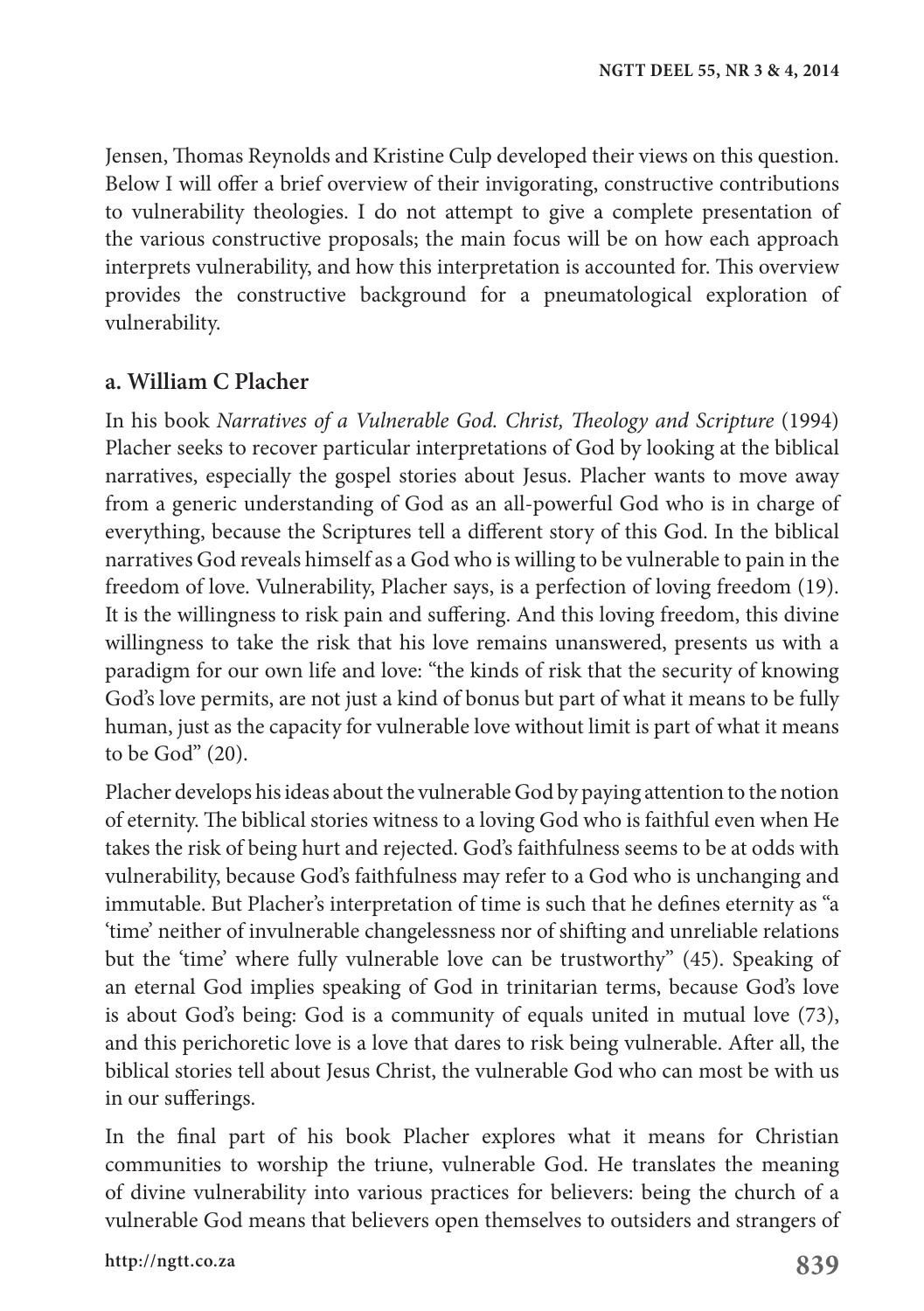the world on the basis of biblical stories about the crucified Christ. By holding on to the narratives and the sacraments, Christians make known the vulnerable God. Focusing on the biblical vulnerability narratives has also implications for the roles that believers assume in academic settings and in the wider social contexts where they work and live: Christians have to become outsiders themselves (178) and move beyond their comfort zone to be made whole by the vulnerable God.

### **b. David H Jensen**

In his book *Graced Vulnerability. A Theology of Childhood* (2005) Jensen develops a theological perspective on childhood. He convincingly shows that such a theology of childhood includes practices of vulnerability. Jensen starts with uncovering a blind spot of Christian theology: while the birth of the divine child is granted a central place in Christian faith, theological attention to children is more or less absent. Jensen's advocacy theology draws attention to the vulnerable, broken, and downtrodden in this world (xiv), and aims at representing the children neglected by theology.

Jensen starts off with the biblical covenantal perspective and with Jesus' attitude towards children, and he claims that children are included in the covenant. This means that we should be paying special attention to the meaning of vulnerability in light of the relationship with the covenantal God. With Jensen, the theological meaning of vulnerability is anchored in the imago Dei. The raison d'être of every person is warranted on the basis of the belief that every human being is uniquely created in the image of God. But the imago Dei should not be interpreted as a common denominator of human characteristics (like rationality, power of dominion, morality, capacity for love, possession of an eternal soul), because the image of God is not "a mold that shapes human life in uniformity" (14). On the basis of the biblical text in Genesis 1:27, Jensen points out that there is *difference* in the image of God: 'male and female he created them'. When one chooses to understand difference as the core idea of the imago Dei, one sees that difference implies openness to others and thus to vulnerability. Jensen contends that openness and vulnerability are incorporated in the image of God: "The God of the Bible is not a monad enclosed upon itself, but a God who becomes vulnerable in relation to others, who calls us to live in vulnerability with other" (15). So, God self is the source of differences, and thus of openness and vulnerability. At distinctive moments in history, this God of difference and openness reveals himself as a God with a preference for vulnerability. The covenantal relationship with Israel, the divine revelation in vulnerable flesh, Jesus' acknowledgment of vulnerable and marginalized people, the strange vulnerability of the cross and of the resurrection, the communal life of the triune God – in multiple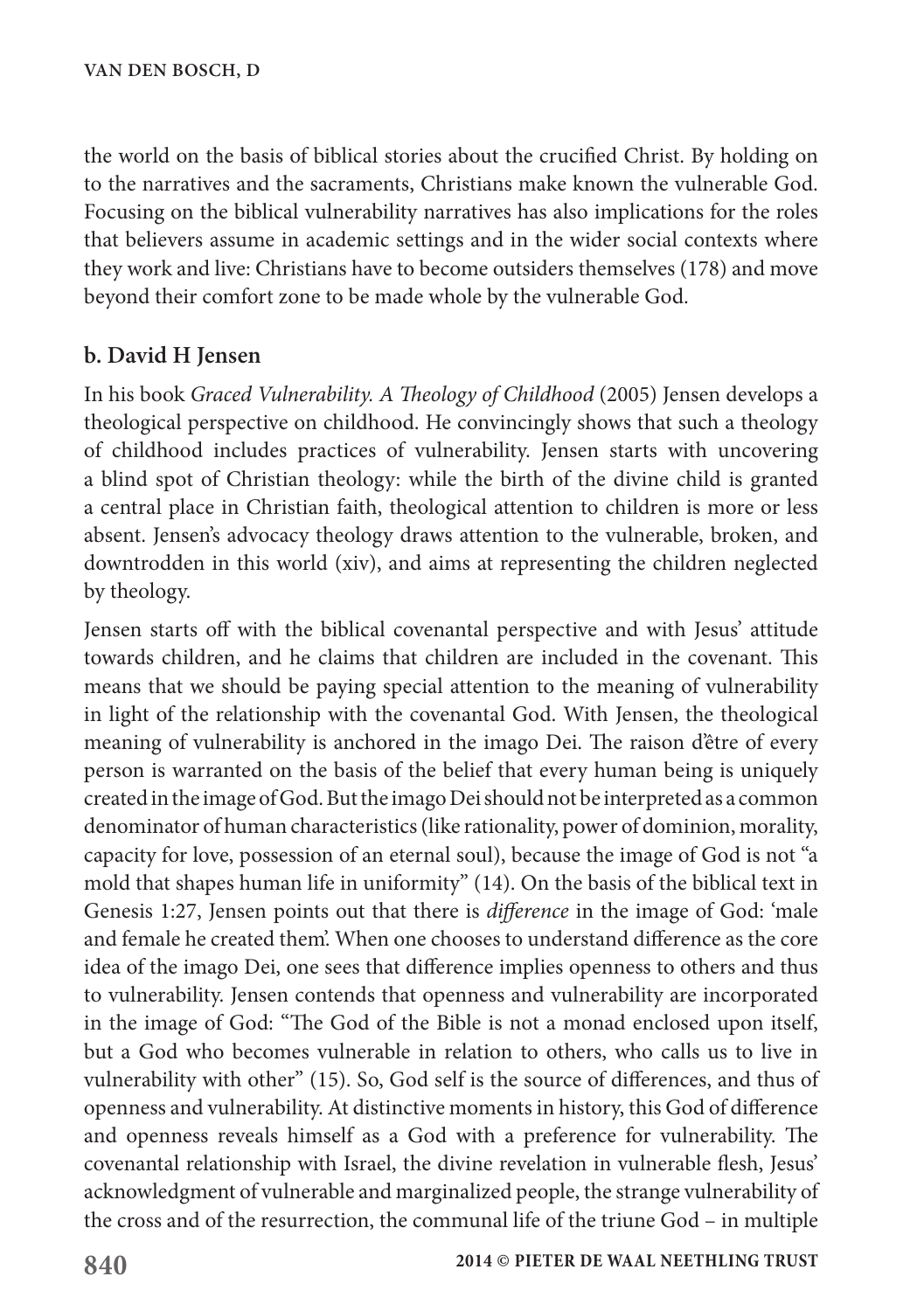ways the biblical God reveals a God who opens himself to others, thus a God who is inclined to vulnerability.

After having constructed a theological meaning of vulnerability (relationships, differences and openness), Jensen points out that childhood is one very essential dimension of the vulnerable, related existence into which human beings are called. His theological perspective on childhood has particular implications for believers witnessing to a vulnerable God. Who seeks shelter in the covenant with God, will come to understand baptism as a communal expression of vulnerability and resistance to violence against children. Peace-making and nonviolence ought to be typical traits of the baptismal practice of vulnerability. A church community could be a sanctuary for children as well, for it is God's space for physical safety and a harbour for emotional and spiritual growth (113). And prayer is a crucial locus of ecclesial practices of vulnerability, since prayer is a relational act that makes us open and vulnerable to God and to the world. Jensen's vulnerability ecclesiology approaches children as full members of the covenant community, and places them in the presence of the vulnerable God who prefers differences and openness.

#### **c. Thomas E Reynolds**

In his book *Vulnerable Communion. A Theology of Disability and Hospitality* (2008) Reynolds offers a theological account of disability. His aim is to reach novel understandings of disability in order to develop counter practices that reveal abundant hospitality. Reynolds' personal experiences with raising and loving a son with disabilities form a delicate part of this exploration.

Reynolds' careful rethinking of human disability starts with critiquing the ruling 'cult of normalcy'. This cult of normalcy refers to the social processes and relationships people enter when they seek a place of welcome and acknowledgment. Human beings are involved in social contexts, such as school, sports, employment, family, friendship, and these social contexts cultivate their own performance expectations and criteria of value measurement. This means that ideas about what is normal are made desirable, and that they are enforced in public venues as the standard (60). Reynolds emphasizes that there is a standardizing power underneath a society's conventions and the norms that remain unquestioned. This standardizing power carries the tyranny of normalcy, and assigns aberrancy to what is perceived as different, disable, abnormal, the other.

Reynolds suggests a counter discourse by painting the contours of an anthropology that is based upon the understanding that human beings are relational beings. Human beings are incomplete, vulnerable, and they need others to become complete.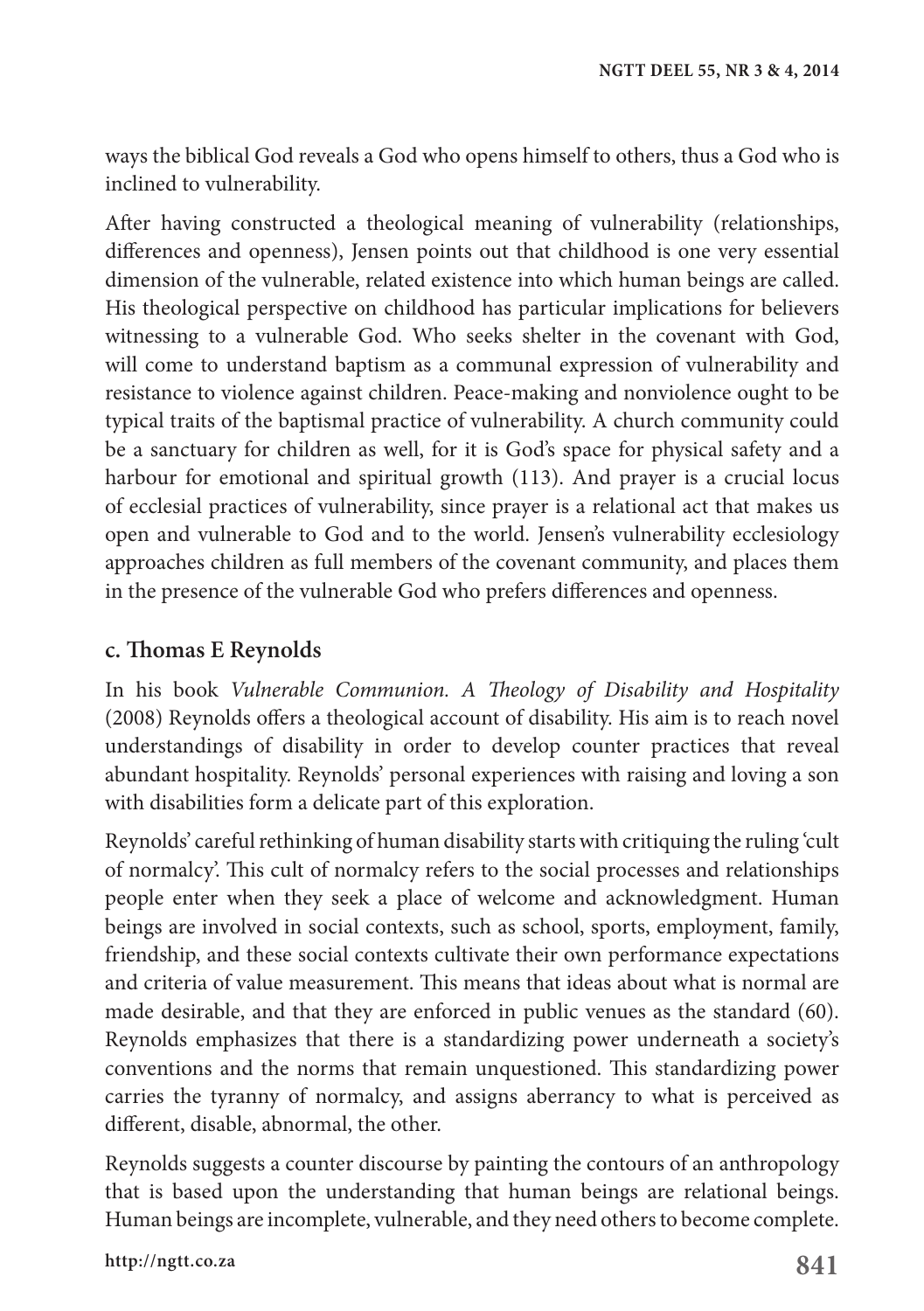In being relational by definition, human beings are vulnerable. We are open to and in need of relationships and community. Human vulnerability is thus a testimony to the fact that our nature involves receiving our existence from each other (106). The aim of centralizing vulnerability and disability is not to valorise vulnerability nor to trivialize it as an instructive tool for those who perceive themselves as healthy, but to reach the understanding that each person is vulnerable and open to being wounded. Privileging disability, Reynolds says, calls us to responsibility as agents capable of loving and welcoming others on the basis of our human vulnerability.

Vulnerability, thus, must be protected against the tyranny of normalcy, and must be interpreted as an acknowledgment of weakness and limitation that is made concrete in relations of mutual openness and dependence. This perspective draws Reynolds into a religious space of orientation. This is where his theological account begins. Reynolds forges a path into a theology of disability by understanding life as a gift. This is how the sense of God arises in human life: God is the creator of life, and 'to exist is good, a grace received' (139). Recognizing one another's vulnerability and value is embracing this gift of life. Creation opens up to God, and senses an extraordinary possibility in vulnerable ordinariness. God's relationship with creation reveals God's own vulnerability: "As God becomes relationally open to God's gift of creation and lovingly embraces creatures as distinct and valuable beings, God shows vulnerability" (165). In other words, vulnerability and disability are part of the world God loves. Particularly in the light of creation theology, Reynolds warns that one should be mindful not to view vulnerability and disability as tragedy, because that is the song of the cult of normalcy, which might even be called "sinful" (169). He therefore proposes to reconsider the imago Dei as imitatio Dei, for God is a vulnerable, creative, relational and available God (179). Created in God's image, human beings are gifted with the capacity to respect, be faithful to, and show compassion to others.

Jesus Christ is the icon of a vulnerable God (197). In being crucified and in being resurrected, Jesus overturns the established powers and principalities, and He reveals the transformative power of love by redeeming us from our fear-based anxiety of the abnormal, the vulnerable and the disabled. This is what Reynolds calls 'reversing disability's disability'. In Christ, human beings are brought into relational wholeness with one another.

Reynolds started his constructive theology of disability and hospitality because he experienced painful rejection of his son with disabilities within the church community. His aim was to rethink human community into communities of abundant hospitality, and along this line he closes his book: 'the nature of this creative-redemptive love fosters a recognition and acceptance of human vulnerability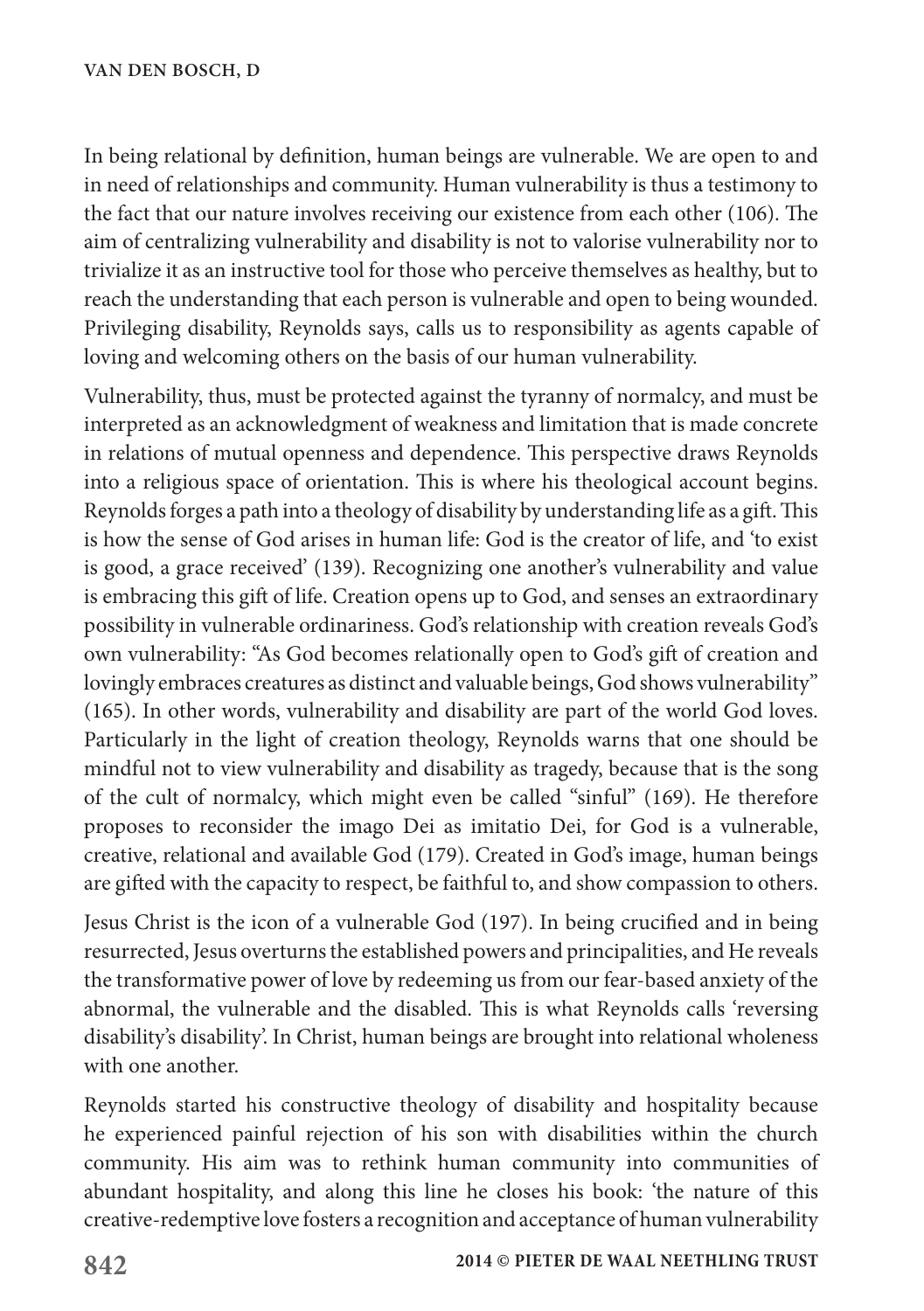and disability as bearing the image of God. And it does so in a gesture of trusting welcome. The moral thrust of Christian community has its origin here' (211).

#### **d. Kristine A Culp**

In her book *Vulnerability and Glory. A Theological Account* (2010) Culp presents the contours of the meaning of human vulnerability before God. She starts off with Paul's reference to human life as earthen vessels that contain a glorious divine treasure: the human being is vulnerable, but capable of bearing glory. With Augustine, Luther and Calvin, Culp explores the relation between human fallibility and divine power, between corruption and transformation. She taps into a variety of sources of her theological account of vulnerability, and she contends that vulnerability is much more than a reference to deficiency or lack of strength. Culp makes a surprising move by untangling vulnerability from the idiom of risk assessment and devastation. Culp does not deny the daily reality of this world, nor does she downplay suffering or ignore evil. She just refuses to deliver the concept of vulnerability to a simple understanding of vulnerability. Culp rejects the general contemporary interpretation of vulnerability as a condition to be overcome. Vulnerability is not just something that refers to damage and threats. Rather, it is an ambivalent and multi-layered concept that embraces both devastation and glory.

Culp's theological account of vulnerability is actually an account of life before God. Human life is a gift of the living God. This gift turns human life into life that is not only susceptible to harm, but also to bearing glory. This is what vulnerability means: that human life by definition embraces both ill and well, both rejection and welcome. In other words, being alive implies that one is susceptible to being "changed in ways that may be destructive or transformative" (95).

In the second and the third part of *Vulnerability and Glory,* Culp addresses the theological and practical implications of vulnerable humans and creatures coram Deo. She engages two Protestant marks of the church to elaborate on the meaning of being vulnerable, of being involved in transformation towards the glory of God, which means that one opens oneself to participating life with and for other in the sight of God. These Protestant marks are the call to resist idolatry and inhumanity, and the journey of delight and gratitude. Culp indicates that "in a world marked by suffering and in which creatures are vulnerable to devastation and transformation, such testimony and resistance and such delight and gratitude may provide a baseline for living with others before God" (130).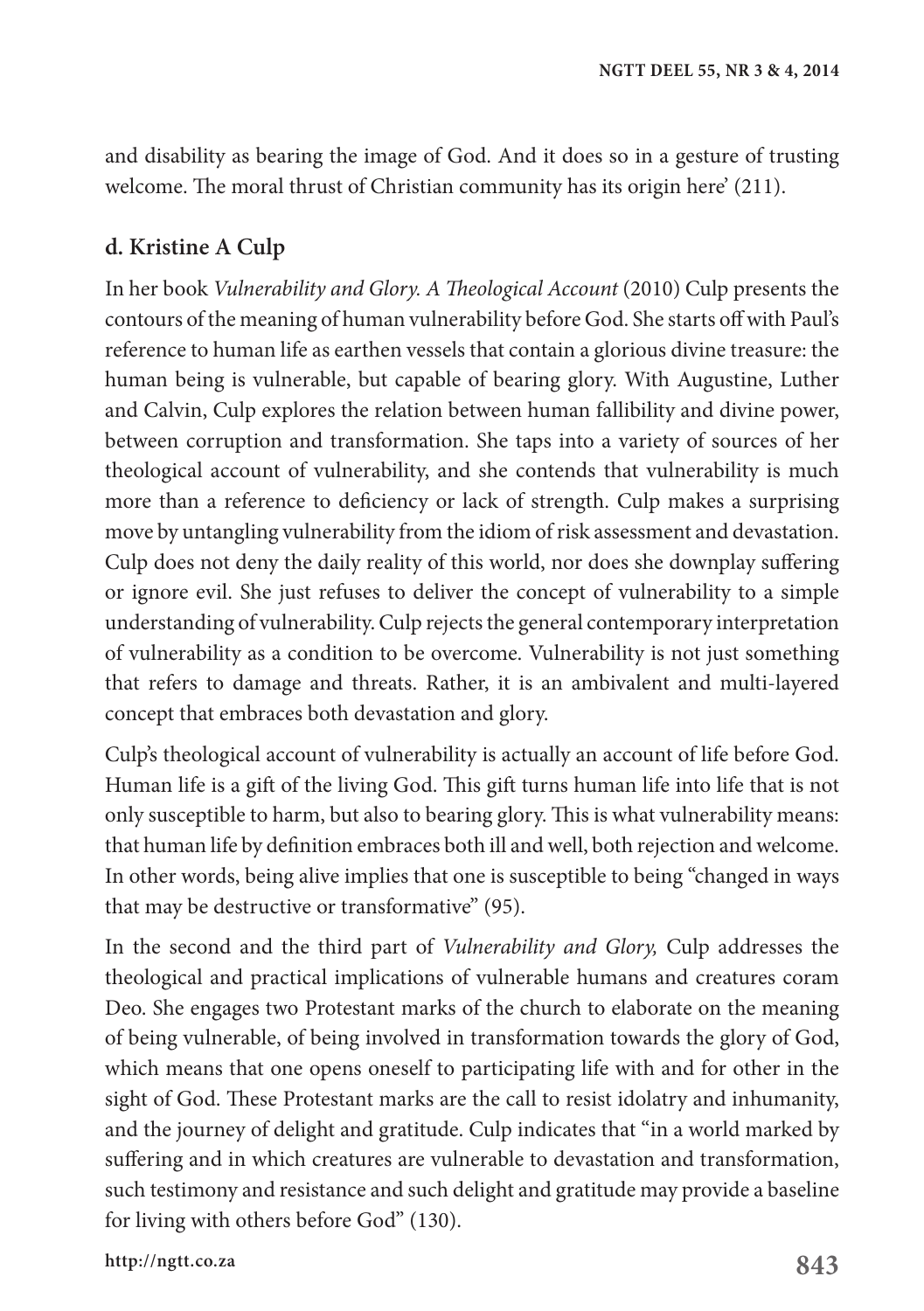#### **e. Evaluation**

How do Placher, Jensen, Reynolds and Culp define vulnerability in their contributions? This brief evaluation will show that vulnerability is a complex and multifaceted concept.

Placher defines vulnerability as the willingness to *risk* pain on the basis of love. He positions vulnerability within a Trinitarian framework: it is divine perichoretic love that is the source of vulnerability, and Jesus Christ reveals how the biblical God chooses to become vulnerable out of love. Placher's important contribution to the theme of vulnerability is the focus on the biblical narratives of vulnerability. These narratives reveal that vulnerability is the crux in the relationship between God and mankind.

Unlike Placher, Jensen does not explicitly define vulnerability. In Jensen's approach, vulnerability is the opposite of violence and oppression. It receives a meaningful interpretation when it is linked to differences and to openness towards one another in order to celebrate differences. Being vulnerable implies openness and tolerance. Like Placher, Jensen understands vulnerability as related to the trinity: the communal life of the triune God means that God's being is open and vulnerable. God's vulnerability is found in the brokenness of Jesus Christ, and in the story of God's covenant with his people. Jensen then shifts his focus from the divine image of vulnerability to vulnerability in society and church, and he shows how God's vulnerability changes our understanding of children (and other vulnerable groups) in ways never seen before in church history.

Reynolds does not interpret vulnerability within a Trinitarian frame, as Placher and Jensen do. Instead, Reynolds develops his ideas about vulnerability from a sociological perspective: vulnerability is part of disability discourse and of the abject cult of normalcy. From the reflection on and the experience with disability, Reynolds moves to a theology of disability that hinges on the idea that disability is not something less than normal. In theological terms, Reynolds approach to vulnerability is quite plain. He defines vulnerability within the frame of creation theology: God creates difference, and God self is vulnerable in his relationship with creation. In this light, the cult of normalcy can be called sinful, and the redemption of Christ implies the turning over of the tyrannical cult of normalcy. Human being, created in the image of God, is called to imitate God (imago Dei as imitatio Dei) by resisting the cult of normalcy and by releasing transformative power into creation. For the Christian community this transformative power means welcoming every person (in particular those who are abandoned by the cult of normalcy). Vulnerability and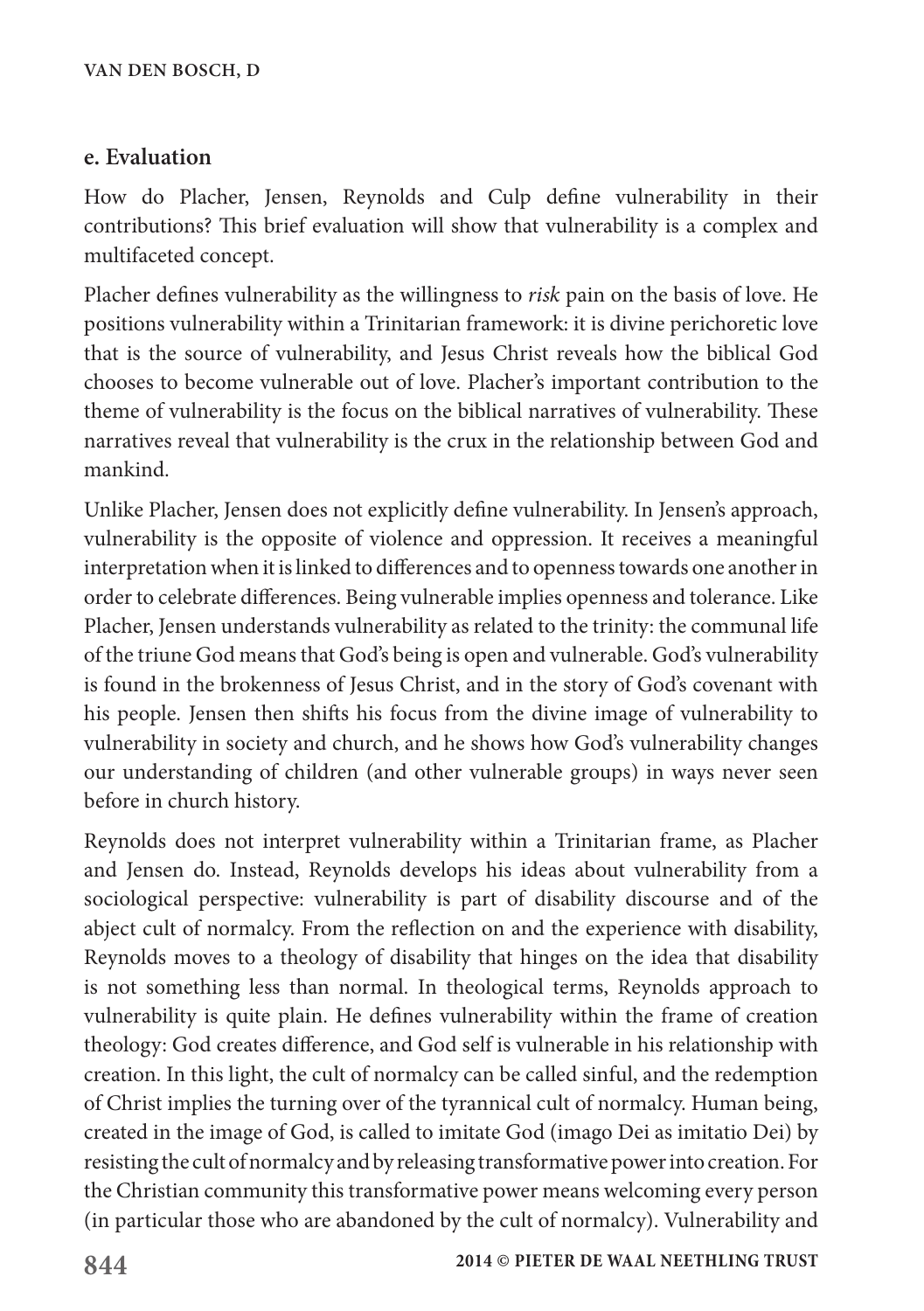disability, then, are notions interconnected with Christ-like hospitality in church and society.

Culp defines vulnerability as complex and ambivalent. She leaves traditional ideas about vulnerability as synonymous with damage and with being wounded behind by creating space for a concept of vulnerability as a *dynamic* condition of human life. By definition life is vulnerable, meaning that a person is susceptible for devastation, suffering and grief; but a person is also susceptible for growth, change and meaning. Being vulnerable is being open to wounds and to healing. In addition to the ambivalence of vulnerability, Culp emphasizes that vulnerability is a condition coram Deo. Before the face of God there is room for damage and for transformation; God's presence embraces the dynamics of human life. In theological terms, Culp's approach to vulnerability focuses mainly on the glory of God. Vulnerability is related to daily life in practices such as resistance to idolatry and inhumanity, and the expression of gratitude and joy for the good things in life. Culp's theological move is that vulnerability is closely related to the glory of God, and that it is a dynamic testimony of faith.

In summary it can be said that the concept of vulnerability emerges in different ways in the various constructive proposals. Vulnerability is associated with the vulnerability in God self (triune community, inner-trinitarian relationships, innerdivine openness). God's own vulnerability is also revealed in the cross of Christ, the icon of the vulnerable God. And God's vulnerability is not separated from the vulnerability of creation. Notions such as imago Dei, imitatio Dei and coram Deo reinforce the relation between divine and human vulnerability. The vulnerability of creation in light of divine vulnerability is further translated in vulnerability as feature of community life and ecclesial practices. Vulnerability is about an ambivalent way of life: it is devastation as well as transformation that can be practiced through sanctification, hospitality, resistance to degradation of life, and thankfulness. All these different aspects of vulnerability reveal that vulnerability is *a multi-layered, complex, ambiguous concept.*

It is remarkable, however, that in the wide range of colours of vulnerability, the work of the Holy Spirit is not painted in bright colours. What can be said about the Holy Spirit in relation to the theme of vulnerability? Will a pneumatological interpretation of vulnerability bring about further thoughts about human vulnerability? The next part of this contribution is an exploration of the relationship between the Holy Spirit and vulnerability.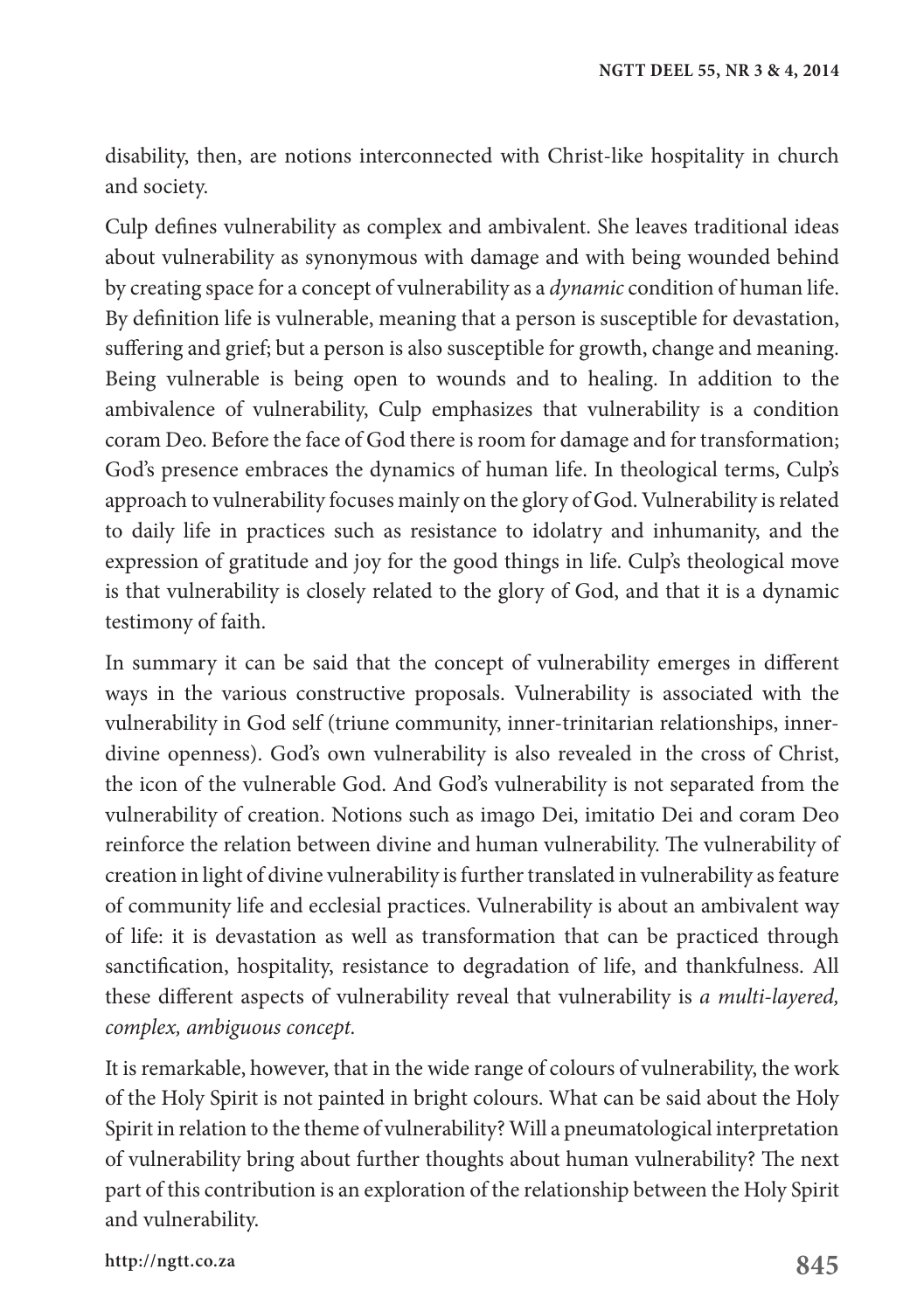# **3. SPIRIT AND VULNERABILITY**

In the following part I will consider the relationship between the Holy Spirit and creation. I will argue that this relationship includes vulnerability, because God's Spirit becomes vulnerable by being involved in creation. The relationship between Spirit and creation is such that vulnerability may be viewed as the realm of the Holy Spirit. Since Jürgen Moltmann is the only Reformed theologian who has addressed the issue of Spirit/creation/vulnerability specifically (in his *Spirit of Life*), I will briefly describe his ideas here as well.

### **The vulnerable Spirit**

The Spirit of God is often associated with creation. The Bible opens with the Spirit hovering over the water. The Bible continues with the creation narrative of the Spirit as the life-giving breath of God, and later draws attention to the Spirit as the groaning companion of creation. These biblical perspectives encourage the idea that the Spirit of God specifically embarks on those matters that tie human beings to their created existence.

The Spirit of God is also associated with the vulnerability of creation in such a way that the Spirit's own sensibility and vulnerability surfaces. Biblical texts such as 1 Thessalonians 5:19 ('do not put out the Spirit's fire') and Ephesians 4:30 ('do not grieve the Holy Spirit of God, with whom you were sealed for the day of redemption') show that the Holy Spirit is not an unaffected and invulnerable power that blows wherever the Spirit pleases. In fact, the Spirit of God can even be tested and insulted (Ac 5:9, Heb 10:29). In other words, the Holy Spirit is committed to creation in a personal way. Or, in the words of Eugene Rogers Jr (2005:60): "the Spirit is a Person with an affinity for material things. The Spirit characteristically befriends the body."

The vulnerability of God's Spirit transpires in what the Spirit *does.* It is reflected in the agency of the Spirit: the Spirit suffers with the suffering, is grieved and quenched, and rejoices when creation rejoices (Moltmann 1992:51). As Romans 8:22-26 shows, the vulnerability of the Spirit has to do with the Spirit's preference for creation. By indwelling in creation, the Spirit bonds with creation, and fully identifies with the vulnerable condition of creation in the sense that the Spirit groans with us and helps us in our weakness (cf. Polkinghorne 2006:181). The Spirit seeks to befriend and to look after God's good creation in such a way that the Spirit self, working on the inside of creation, becomes vulnerable.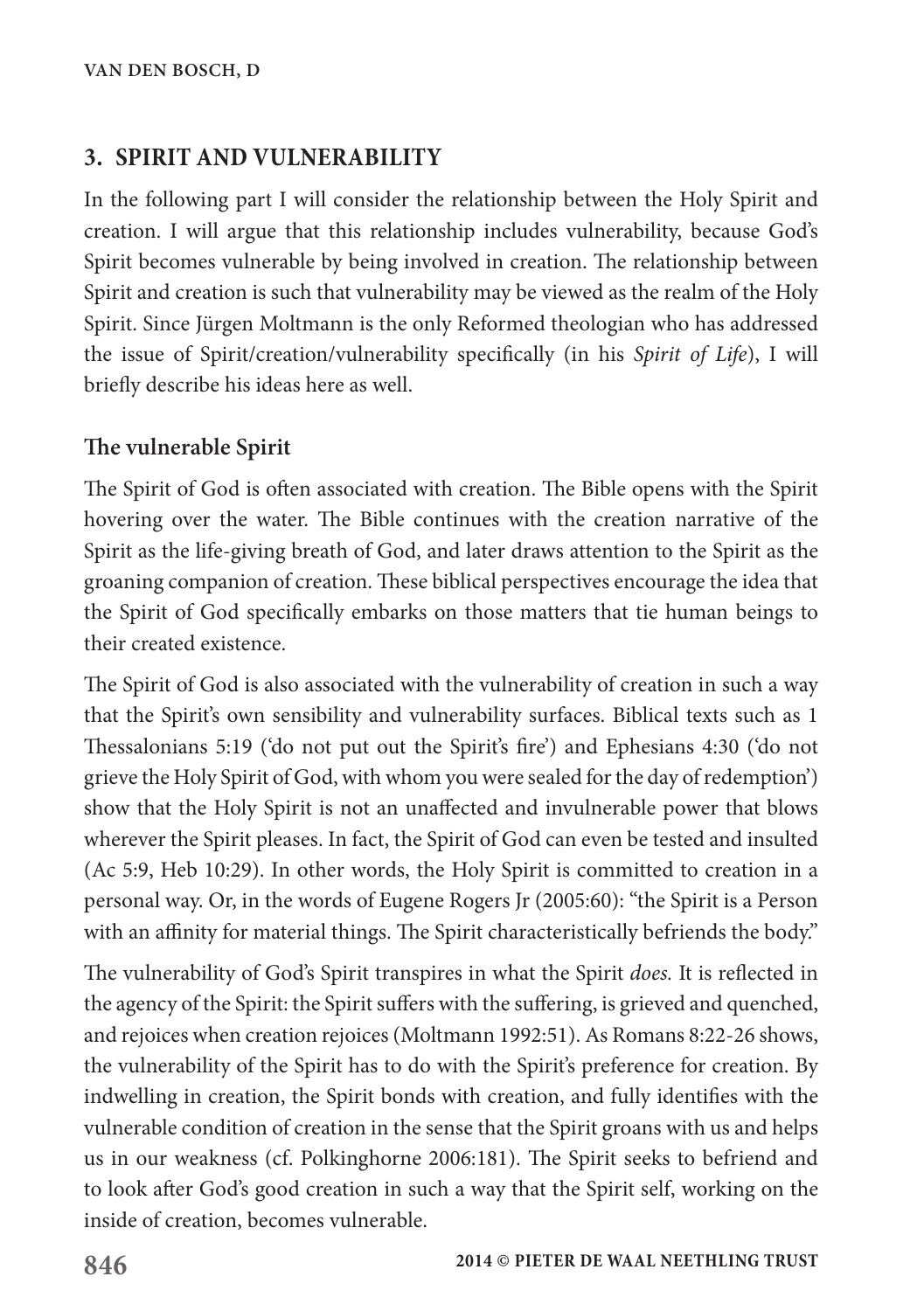#### **Vulnerability as the realm of the Spirit**

In a fascinating article on the hidden works of the Spirit in the cosmos, John Polkinghorne (2006:179) elaborates on how God is at work within the contingent processes in the world. Polkinghorne's proposal is to be considered in light of the faith and science dialogue. He addresses the idea that God, creator of this world, is involved in the world in such a way that God is not only present in the disrupting, interventionist moments of life, but in the continuous unfolding of history as well. Here Polkinghorne follows the ideas of John V. Taylor (1972:28) who contends that, if there is a creator God at all, He is present in the whole process of life and not only in the gaps of divine intervention. In connection to Taylor's rejection of the interventionist idea of a God who enters when human knowledge fails, Polkinghorne twists the concept of the 'God of the gaps' by suggesting that these gaps should be considered as rather benevolent, because they match very well with the intrinsic features of this world. Polkinghorne proposes to understand the gaps of contingency as gaps that belong to the reality of creation. And these contingent spaces of life form the hiding place of God's Spirit. The 'Spirit of gaps' is present, hidden and veiled, right there in the historically unfolding fruitfulness and in the change and decay that are inescapable features of this world (181). These gaps are the loci of pneumatological involvement with the travail of creation. The gaps of contingency have nothing to do with interrupting power exercises of the Spirit, but they constitute the realm where the Spirit works on the inside of creation, keeping the fruitfulness and contingency, the order and the disorder of human life closely together. In other words, in the gaps of our contingent, creaturely life the Spirit is at work, dissolving our self-constructed ideas of infinity and restoring our longing for fullness.

The contingency of creation is where the Spirit resides – in those places and moments where human beings have to deal with unforeseen events and uncertainties. The realm of the Holy Spirit may thus be seen as the sphere of open spaces where human vulnerability becomes most palpable. In a sense the presence of the Holy Spirit holds creation's goodness and vulnerability together. Under the reign of the Spirit we come to see that God's creation is simultaneously vulnerable and existentially good (cf. Reitsma 1997:165). The agency of the Holy Spirit firmly unites quality and vulnerability, flourishing and suffering, in such a way that these two conditions cannot be separated from one another. In other words, through the work of the Spirit every living being is invited to accept the experience of vulnerability and finality of life. And denial of vulnerability may be interpreted as denial of the Spirit's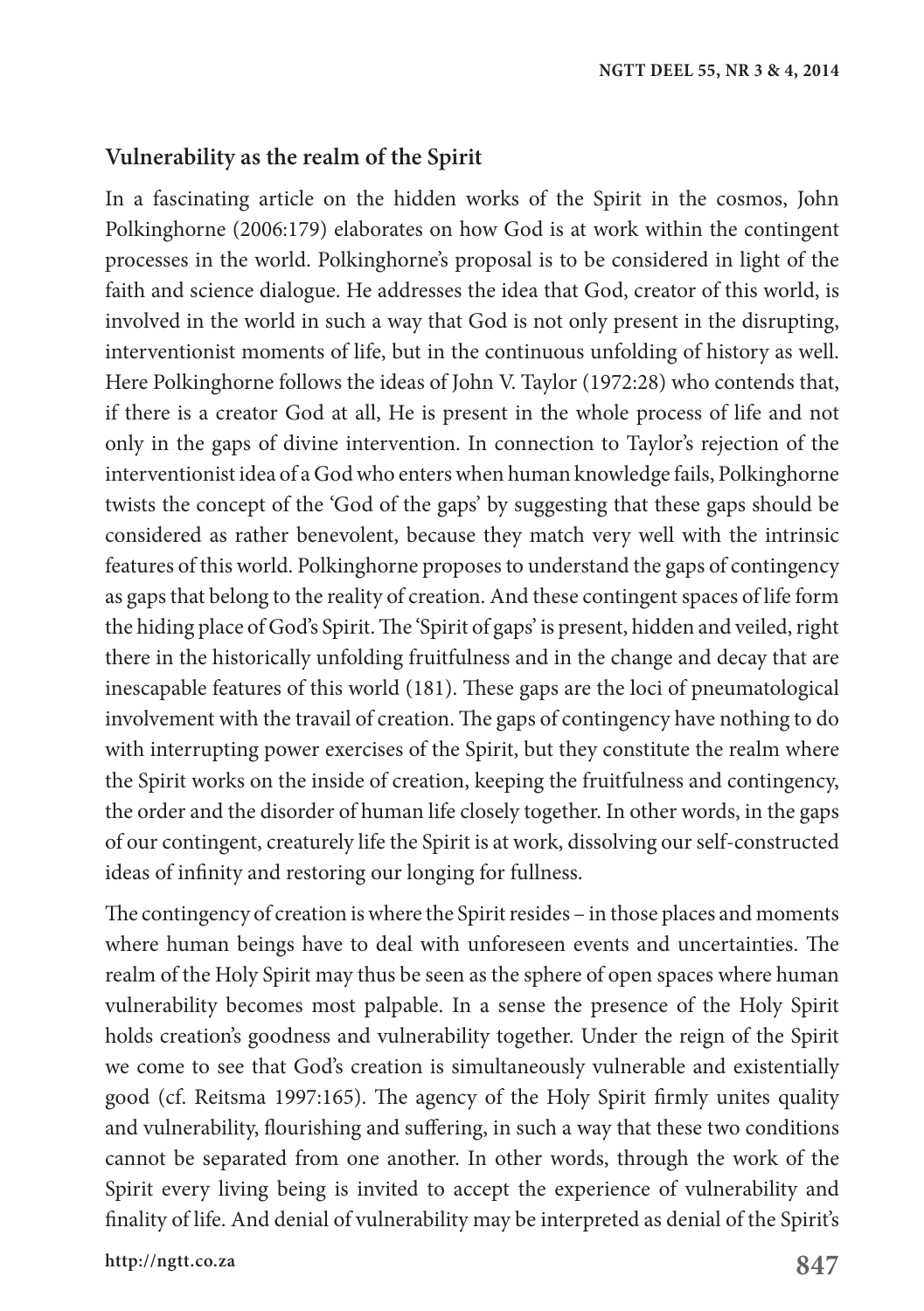creation, because creaturely life is supposed to be vulnerable, finite, and restricted.<sup>2</sup> It is precisely *in* the finality, contingency and vulnerability that the quality of life emerges.

# **Jürgen Moltmann on Spirit and vulnerability**

The Reformed theologian Jürgen Moltmann is widely characterized as one of the most productive and creative contemporary theologians. His theology has guided many people to new ways of thinking. In this section, I will focus on just a tiny part of Moltmann's pneumatology, which permeates his overall theology, and which is also specifically addressed in *God in Creation* (1985) and *The Spirit of Life* (1992). The intention here is to explore specifically Moltmann's perspective on the Spirit and vulnerability, since he is one of the very few theologians who address the theme of vulnerability (and disability) in relation to the work of the Holy Spirit.

Moltmann's theology of the Holy Spirit reveals a clear emphasis on the quality of creation. The purpose of creation, according to Moltmann (1985:64; 1992:31-38), is becoming God's home, where God's indwelling involves all of creation, not only human life. The homecoming in creation is the work of the Spirit. According to Moltmann, the Spirit dwells in creation (in its totality as well as in individual living beings) with the power of life. The understanding of the cosmic breadth of the Spirit is closely linked with the idea that creation is destined to become God's dwelling place. The eschatological condition of creation is the hope that inspires the current condition of creation: in the cross of Christ, the Spirit is committed to the historical condition of this world, where the Spirit displays the power of life that points toward the restoration and the affirmation of creaturely existence.

The future of creation requires an attitude of affirmation and sanctification of life. Moltmann's emphasis on the reverence of the life of all living creatures is about the retrieval of the holiness of life by respecting it, particularly life that is perceived as weak and insignificant. It is also about accepting the boundaries of life, rejection of violence pertaining to life, and the quest for harmony and balance. Reverence for life hinges on the themes of creation and re-creation: any form of life is holy because it is created by God and is desired by God for his coming inhabitation (1992:178).

<sup>2</sup> Restrictedness should be understood as bound to the *quantity* of life, not as a reduction in *quality* of life. Any form of life that is called by the Creator Spirit, is final. Embodied life is restricted life by necessity, since life owes its value to its restrictedness. If there were no boundaries to human life, life would lose its value and its quality.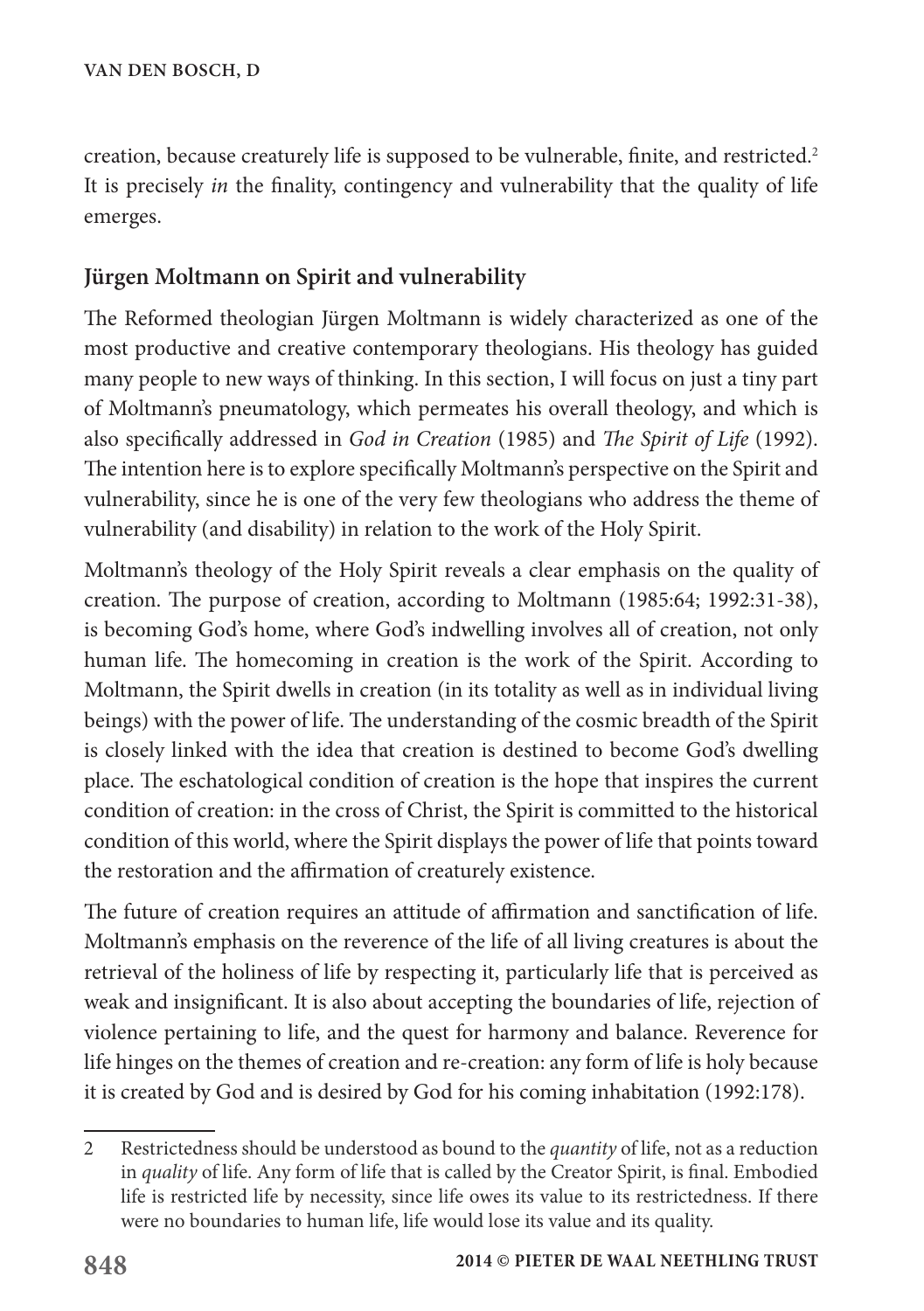The Spirit of life is the love between the Father and the Son in the cross event. $3$  This divine love assumes and embraces all life, and that applies also to forms of life that we usually exclude on the basis of weakness and disability. Moltmann (1992:193, italics original) emphasizes that the charismatic and healing powers of life also apply to inflicted life: "we have to recognize that *every handicap is an endowment too.* The strength of Christ is also powerful in the disablement." The Spirit of life, who is the Spirit of Christ, bequeaths every form of life with gifts that ought to be lived out in the service of the kingdom. This is what Moltmann (1992:182) labels 'the calling' of every living being: "when a person is called, whatever he is and brings with him becomes a charisma through his calling, since it is accepted by the Spirit and put at the service of the kingdom of God". Those who are physically or mentally impaired, ill, infected, or subordinated, are also called to the service of God's kingdom. Moreover, in the pains and disabilities they suffer, they reveal the suffering power of the God who relates himself to the weak with his own broken and humiliated body.

Moltmann (1992:190) also addresses the vulnerable human body when he says that the Spirit is "a living energy that interpenetrates the bodies of men and women and drives out the germs of death". The relation between the Holy Spirit and human body is expressed in the transfiguration of the body in this life. With the transfiguration of the body he means the change and the transit invoked by the Spirit of Christ, who is the Spirit of the resurrection of the dead. The Spirit embraces embodied life with the love of God, and places life in a new perspective. The Holy Spirit regenerates human life, gives new opportunities to mortal bodies, and invites man to look forward. The direction is the future, and the process toward vitality is rooted in God's eternal love that transfigures the body. In his Gifford lectures (1984/1985) Moltmann explains that vitality and vulnerability are about one's attitude that reveals one's humanity. It is the power of the soul to deal with the difficulties and afflictions in life; it is the strength to live, to suffer, and even to die. Therefore, vitality (or 'true health' as Moltmann also calls it) is attainable for anybody, regardless of age, presence of disease or other kinds of disabilities, because it is grounded in the affirmation of life, in the will to live in the light of hope.

All in all, Moltmann's pneumatology offers a fresh perspective on the relationship between creation and vulnerability. Moltmann constructs a strong link between the

<sup>3</sup> In Moltmann's theology, the cross event is fully Trinitarian. The Son's utter isolation and the Father's mourning are embraced and translated by the Spirit into a history of surrender and love. The Holy Spirit is present in the cross, thus identifying with the suffering of the Son, even though the suffering of the Spirit is not the same as the Son's suffering. In the cross event, the Spirit becomes the love between the Father and the Son. This love generates life and brings life closer to its purpose.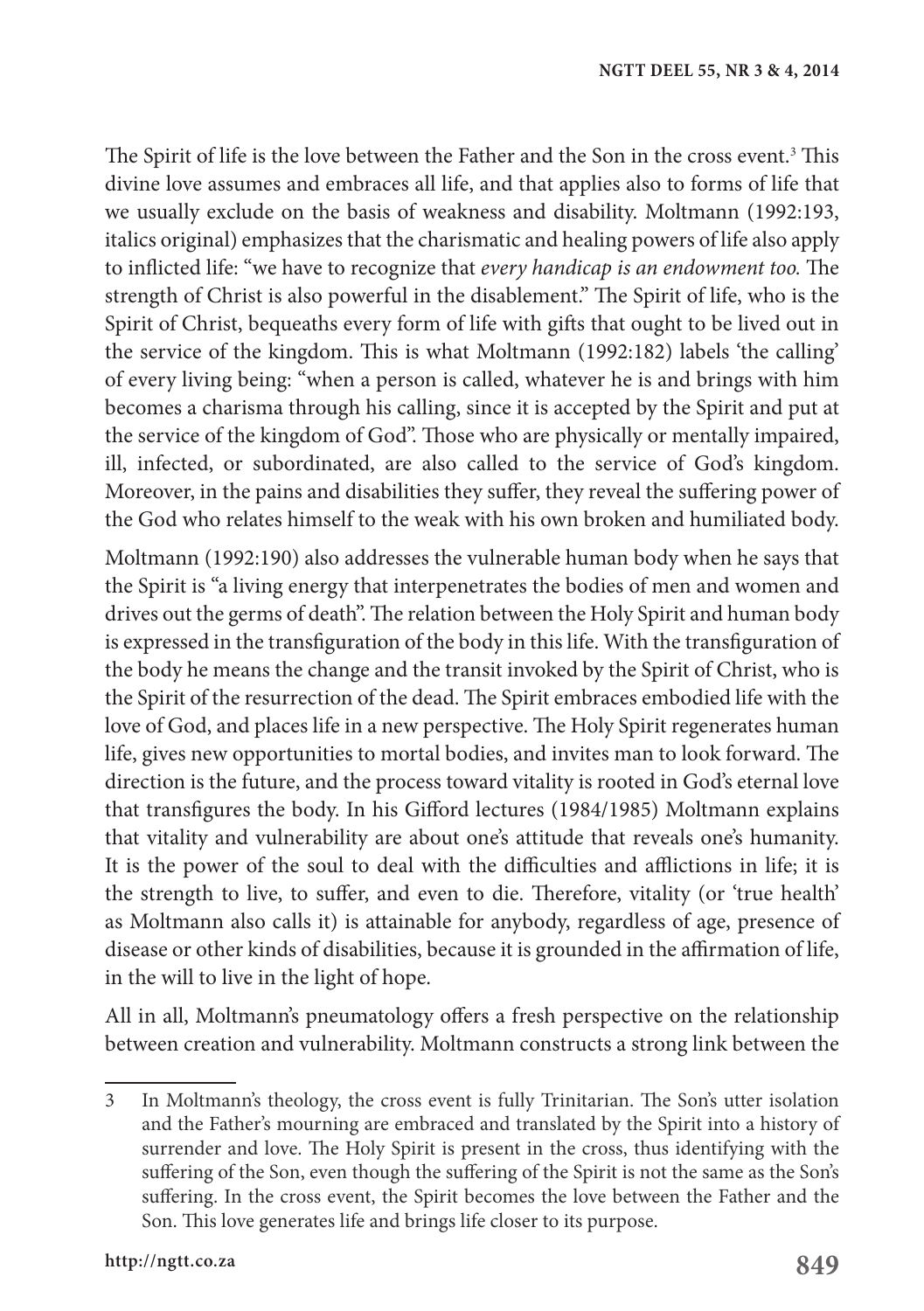work of the Holy Spirit and the condition of creation by showing that the vulnerability of the triune God and the vulnerability of creation are joined in the love that is the Holy Spirit. The loving God assumes the vulnerability of creation. Moltmann attributes a notion of responsibility to vulnerability when he refers to vulnerable life as life that is called to renewal by the Holy Spirit. The call of vulnerable life includes the disabled and the outcast of society. They, too, receive the call and the responsibility in life that is endowed and renewed by the Holy Spirit. It is not very clear how the calling and its practices materialize in light of the coming kingdom. Moltmann mentions the transformation of the vulnerable body by the work of the Holy Spirit, but he does not substantiate how this transformation takes shape in the process of the Spirit drawing creation closer to God's kingdom.

# **4. SPIRIT, VULNERABILITY AND BEAUTY**

Crucial to Moltmann's understanding of Spirit and vulnerable creation is the close arrangement of quality and vulnerability by the work of the Holy Spirit. I will follow this path, considering what this pairing of quality and vulnerability means for human life.

#### **Vulnerability dialectics**

On the basis of constructive approaches to vulnerability, and considering Moltmann's pneumatological understanding of vulnerability, one could say that the Spirit of God introduces vulnerability as a *qualification* of the relation between a loving God and his creation. Vulnerability not only means that creaturely life is receptive to damage and disappointment. It also means that one can find particular quality in the experience of vulnerability. Vulnerability *is* the capability to be kept safe and whole, to be healed and lifted. This vulnerability, which becomes most tangible in the sensitive human body, turns out to be a quality under the reign of the Holy Spirit.

The pairing of vulnerability and quality is framed by the idea that vulnerability is the realm of the Spirit. Where the Spirit is at work, vulnerability means susceptibility to love and mercy. That is because the Holy Spirit puts human life in touch with cross and resurrection of Christ. Creation needs the Spirit to see the depth of the cross, and to be introduced to the impaired, crucified Christ who demonstrates a new understanding of vulnerability. The wounds of Christ's body undermine our illusion of auto-salvation and they deconstruct our cult of normalcy. Seeing the depth of the cross, thanks to the Spirit, means responding to the scandal of vulnerability. It involves nailing one's ideas about vitality to the cross, surrendering one's strategies of power, and betraying one's own understanding of what is normal. The Spirit of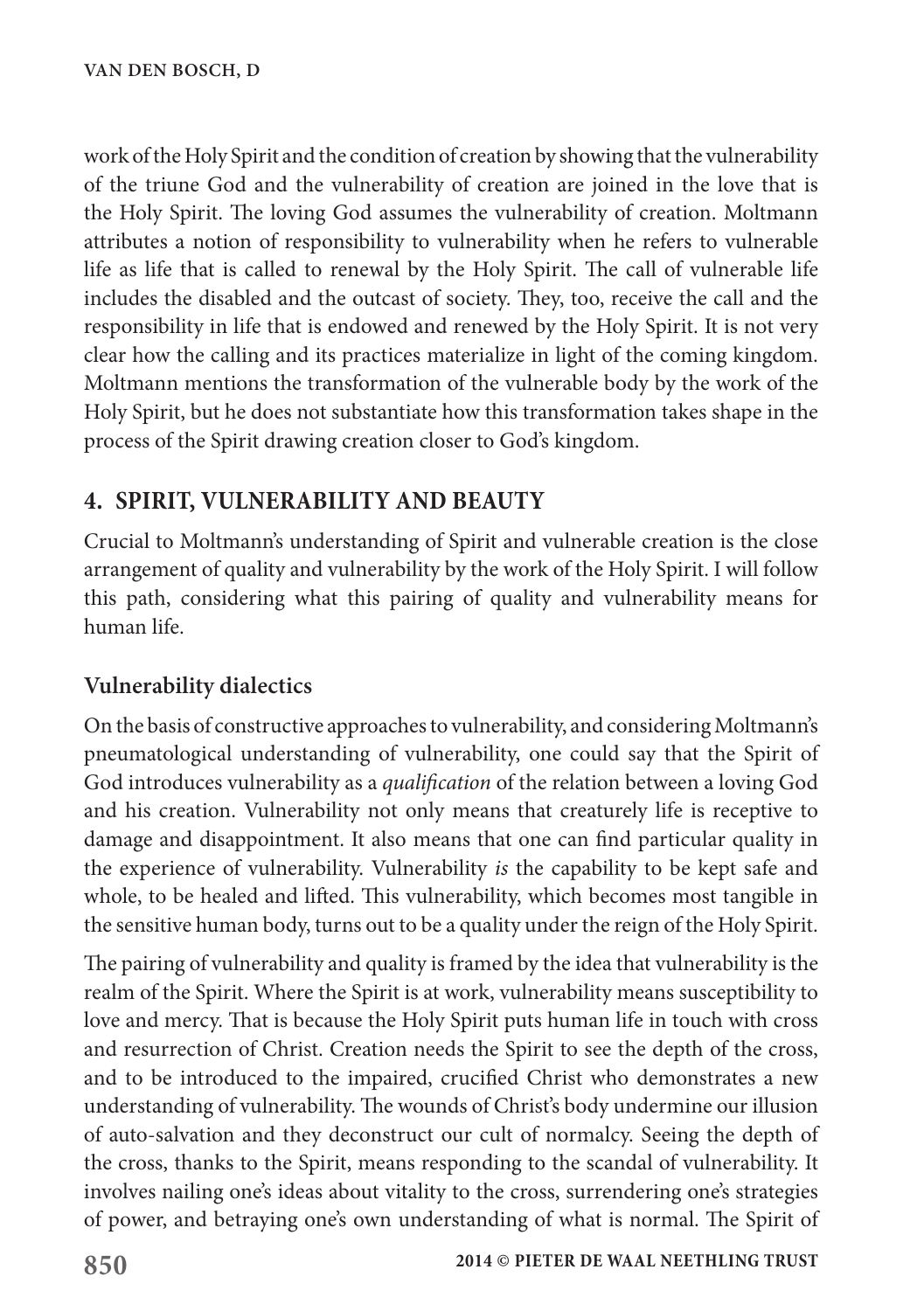the incarnated God creates a relationship between the cruciform death of Christ and the cruciform experiences of human life, for the sake of gracing our vulnerable life and maintaining the quality of creation. Through the cross of Christ, the Holy Spirit reveals the truth about God's love for creation and about its God-given quality. Moltmann (1992:64) convincingly explains that the story of the suffering of the Son is the story of the suffering of God's Spirit as well. However, "the Spirit does not suffer in the same way, for he is Jesus' strength in suffering, and is even the 'indestructible life' in whose power Jesus can give himself vicariously 'for many'".

The Spirit aims to transform vulnerable *afflicted* life into vulnerable *restored* life. It does not mean that the Spirit turns affliction and evil into something smooth and positive. The Spirit does not 'fix' life by re-establishing the former condition of life, just as the Spirit did not reverse or negate the wounds and scars of Jesus' body after the cross. Instead, the vulnerable and broken body of Christ is included in his resurrection. The glorified body is a site of deep wounds, because this is how God reveals himself: He is the Lord of life who endows vulnerable life with resurrection quality, with an inclination towards glory, love and reverence. Resurrection of vulnerable life does not imply the move from vulnerability to invulnerability but the transformation from damaged vulnerability into restored vulnerability through God's love and grace. Human life will always remain vulnerable. But by being in the realm of the Spirit, vulnerability draws us into an intensity of life that makes us search for earnest ways of being who we are.

When the Spirit nudges us into accepting our vulnerability as part of life that belongs to a vulnerable God, the Spirit retrieves the quality of life that is bestowed upon creation. But it is not a plain, effortless quality. It involves a *vulnerability dialectics* of cross and resurrection, of being wounded and being raised, of affliction and restoration. This dialectics, which means that one cannot speak of vulnerability without using both words, emphasizes the complexity of vulnerability. It is not only about the attitude of openness or the effort of being in relationship at the risk of being hurt. It is also about claiming the wounds of fear, rejection and failure that are part of us, perhaps just as Jesus claimed his wounds when He revealed himself to his disciple Thomas. Nancy Eiesland (1994:101) says that the resurrected Christ with his impaired hands and feet transforms the taboos surrounding vulnerability and disability of the body, and links them closely to new abilities. Daniel Louw (2008:100) even states that in the disfigurement of the resurrected Christ a new theological model of wholeness and a metaphor for life within disfigurement can be discerned. The new hermeneutics of vulnerable life is thus a discontinuous continuity, because vulnerable life is now considered as life that belongs to God who has bound death, and at the same time has bound life by death.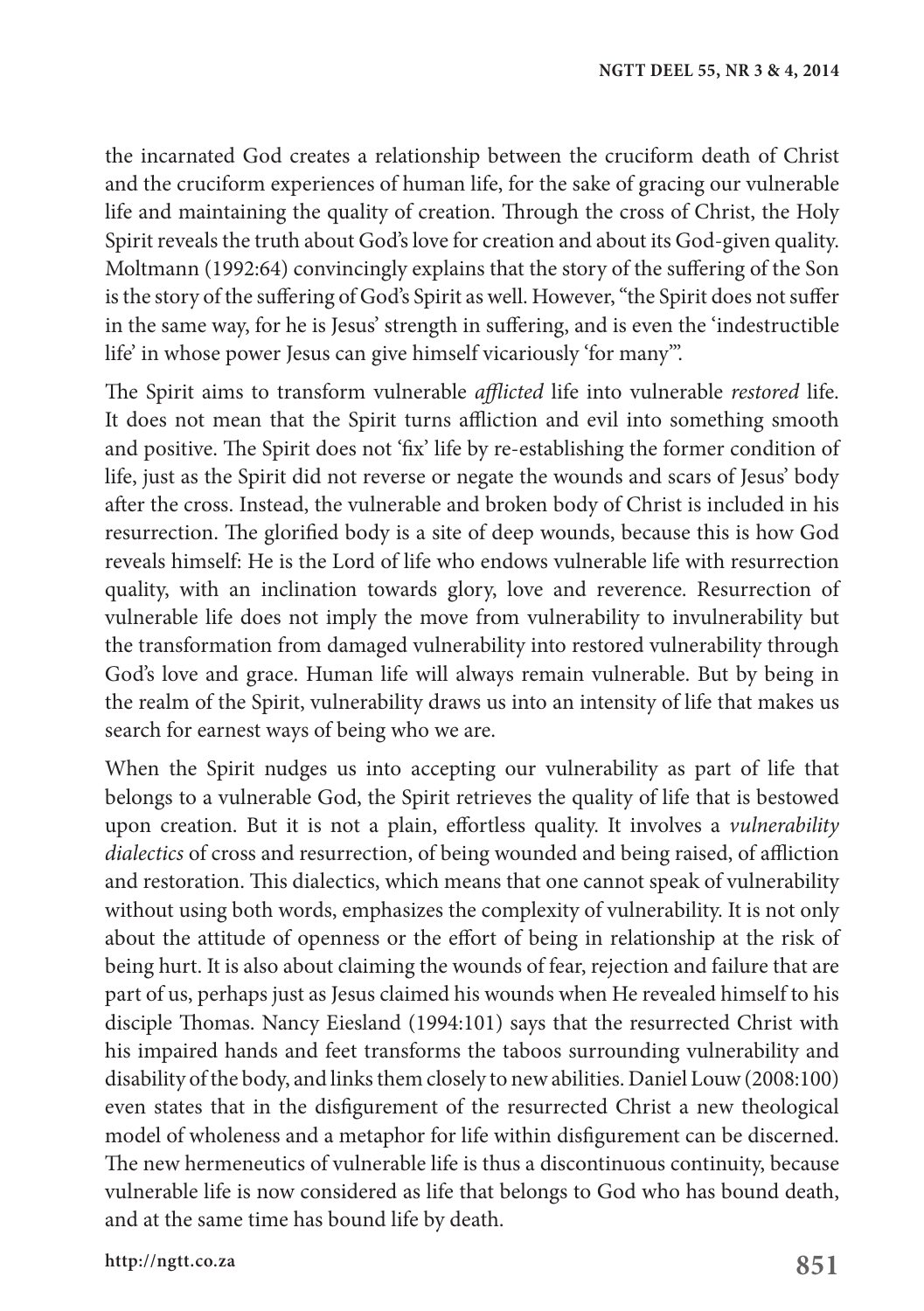### **Vulnerability as beauty**

The vulnerability dialectics of surrendering and claiming describes human life in the presence of the Spirit. Patrick Sherry (2007:12f) relates the presence of the Spirit to the notion of *beauty,* because 'beauty' will help us to understand how God reaches out to his creation through the Holy Spirit.

Beauty may refer to notions such as excellence, glory, symmetry, proportion, harmony, consent, union, love and holiness (see Venter 2010:187). This perspective has been developed by Jonathan Edwards, who viewed the triune God as a society of love and beauty. Creation, all beauty in creation, may be perceived as the overflow of inner-trinitarian beauty that is communicated by the Holy Spirit. The Holy Spirit is God's infinite beauty, "and this is God's infinite consent to being in general" (Edwards, "The Mind", entry 45) so that the very structure of being can also be understood as beauty. This idea of divine beauty as the archetype of earthly beauty can also be found in the writings of the Cappadocians, Augustine, Karl Barth and Hans Urs von Balthasar.

Von Balthasar (1982:124) developed the idea that the Christian understanding of beauty hinges on the *ugliness* of the cross: the ugliness of the cross is the utter denial of God's glory and the destruction of God-given life. Yet this revolting cross event discloses God's love for creation, and it reveals His beauty and inclination to perfection of life. Viladesau (2008:186) says, "Christ – precisely on the cross – is the supreme revelation of God's being, God's form, glory, and beauty".

The Holy Spirit, who is the beauty of God and who is present with Christ in the ugliness of the cross, produces a *redefinition* of beauty. In the realm of the Spirit beauty no longer means absence of ugliness. The Holy Spirit did not obscure or deny the wounds of Christ's body, but instead taught him to claim his wounds and brokenness. God's Spirit, as divine infinite beauty, thus assumes ugliness in such a way that glory and delight prevail. Rather than rejecting everything that does not exemplify God's beauty, the Holy Spirit chooses to redefine God's beauty itself. Instead of understanding damage and ugliness as conditions that do not correspond with beauty, beauty itself is transformed and opened up so that the Holy Spirit still can communicate God's life in creation. God's life of beauty and glory now engages the opposite, the presence of suffering, and the complex condition of vulnerability. In other words, under the reign of the Holy Spirit, who beautifies all things, we may learn to live with a *converted* sense of beauty.

This converted sense of beauty brings forth the understanding that the Holy Spirit beautifies our vulnerability by assuming both our being wounded and our being raised. Just as the Holy Spirit was present in the disfiguration *and* in the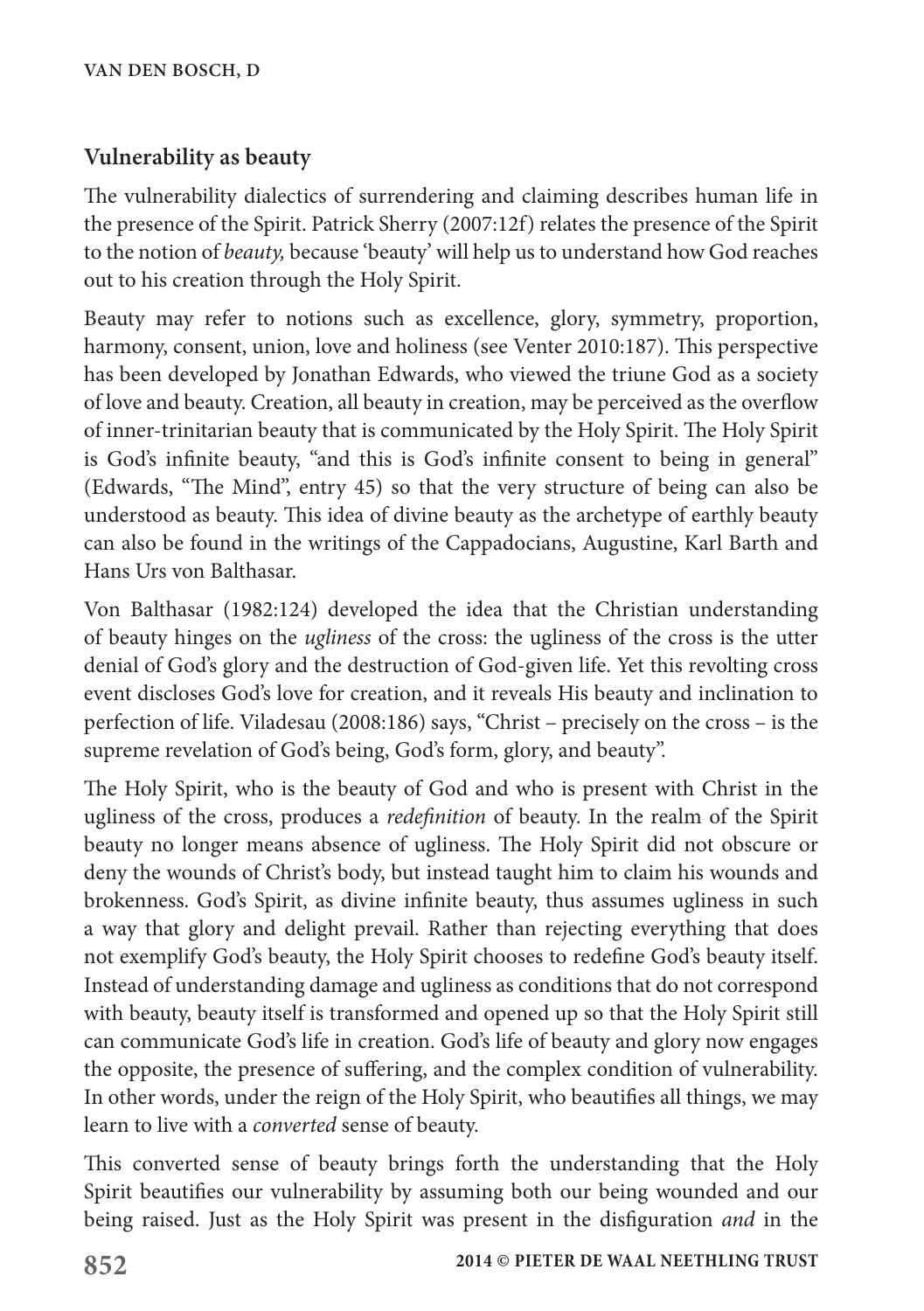transfiguration (beautification) of Christ's body, so the Spirit repetitiously is present with each form of vulnerable life. In the realm of the Holy Spirit, life turns out to be a discontinuous continuity: our vulnerable life is drawn in the beauty of God's life through the ugliness of the cross.

Our vulnerable life thus becomes beautiful life when we embrace our existential condition in the sense that we *consent to being vulnerable.* This consent to being vulnerable does not imply that we acceptingly endure our vulnerable and finite condition as if that is the only way to approach vulnerability. Vulnerability is a discontinuous continuity with the promise of beauty. Vulnerable life becomes beautiful life when we move with the Spirit and learn to see that human life is *meant to be* vulnerable and limited. Because *in* the vulnerability and finiteness lies the quality of life through which God is glorified*.* In other words, if life would be invulnerable and boundless, then life would lose its meaning and quality. It would be life outside the realm of the Spirit, the creating life-giving breath of God.

The redefinition of vulnerability by the work of the Holy Spirit is thus an invitation to human beings to own their vulnerability, to consent to being susceptible to wounds as well to wholeness. The embrace of vulnerability means involvement in the Spirit's mission of beautifying creation, because accepting vulnerability is an act of beautifying life - my own life and the life of others.

The pneumatological perspective on vulnerability as redefined beauty, as beauty that is touched by ugliness, emphasizes that vulnerability is a multi-layered concept that carries notions of openness, hospitality, reverence for life, resistance of the cult of normalcy, of joy and gratitude. Yet in relation to the work of the Holy Spirit, vulnerability also includes a sense of danger - not in the 'traditional' sense that vulnerability means the danger of being wounded, for that is a definition of the cult of normalcy. But way beyond that traditional definition the Spirit teaches us that vulnerability means the danger of losing oneself, of being drawn out of one's own comfort zone in order to comfort others in the name of the Father, the Son and the Holy Spirit. It is the gracious work of the Spirit, who challenges the idea that our human life should be defined by strength or influence, or be shielded from risk and frailty. When feeling weak and wounded, we simply want our strength to be restored. But the Spirit wants our identity to be restored. The Holy Spirit teaches us a dangerous thing: our true identity does not depend on human capacities, but on God's grace and beauty.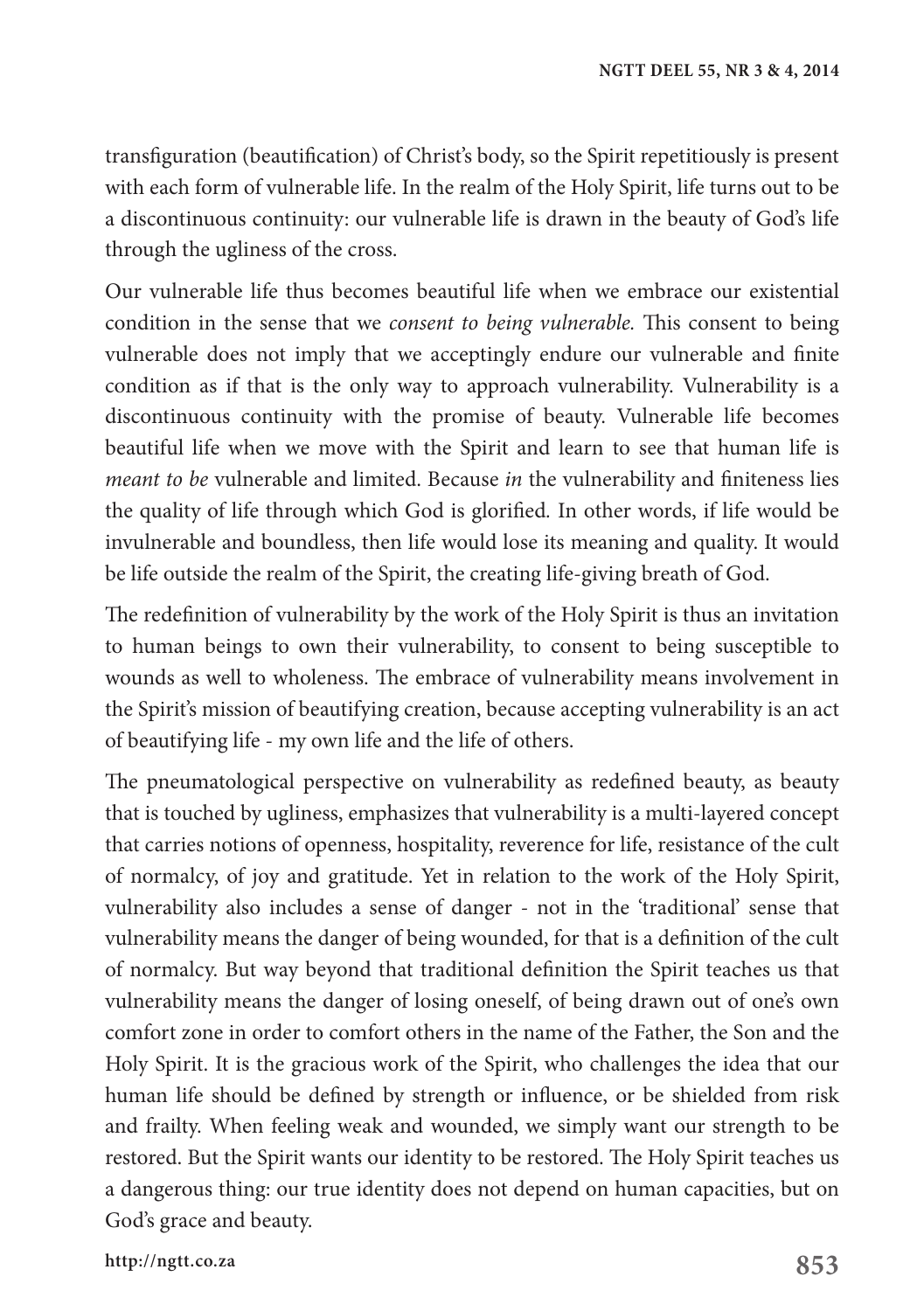## **5. CONCLUSIONS**

The growing body of theological voices, aiming at resisting the commonly defined, negative interpretation of vulnerability, necessitates the exploration of new understandings of human vulnerability. Four particular voices of Reformed theologians (Placher, Jensen, Reynolds, Culp) have been discussed here. Dismissing the understanding of vulnerability as an undesirable condition of life, these voices claim that vulnerable life is always *complex, ambiguous and multi-layered,* since it is life that is influenced by God's own intricate vulnerability. These constructive proposals show that it is an illusion to refer to vulnerability as a simple and straightforward condition of life, whether aspired or not.

Despite the emergent contributions to the discourse of vulnerability, there is still need for *pneumatological explorations of vulnerability* in order to broaden vulnerability hermeneutics. Jürgen Moltmann is one of the very few theologians who explicitly address the theme of vulnerability in relation to the work of the Holy Spirit.

Moltmann's close arrangement of the notion of quality (of creational life) and vulnerability through the work of the Spirit allows for additional constructive ideas: (1) vulnerability may be seen as the *realm of the Spirit,* (2) vulnerability as a quality under the reign of the Spirit involves a *vulnerability dialectics* of cross and resurrection, of affliction and restoration, (3) the Spirit, who is the beauty of God and who is present with Christ in the ugliness of the cross, produces a *redefinition of beauty.* Through the work of the Spirit vulnerable life becomes beautiful life (in its converted sense) when we move with the Spirit and consent to being vulnerable. Embracing vulnerability is thus an act of beautifying life.

# **BIBLIOGRAPHY**

- Berinyuu, A 2004. Healing and Disability. *International Journal of Practical Theology,* 8(2):202-211.
- Bonhoeffer, D 1972. *Letters and Papers from Prison.* Translated Reginald H Fuller *et al.* New York: MacMillan Publishing Co.
- Culp, KA 2010. *Vulnerability and Glory: A Theological Account.* Louisville: Westminster John Knox Press.
- Dube, MW 2002. Theological Challenges: Proclaiming the Fullness of Life in the HIV/AIDS & Global Economic Era. *International Review of Mission,* 91(363):535-550.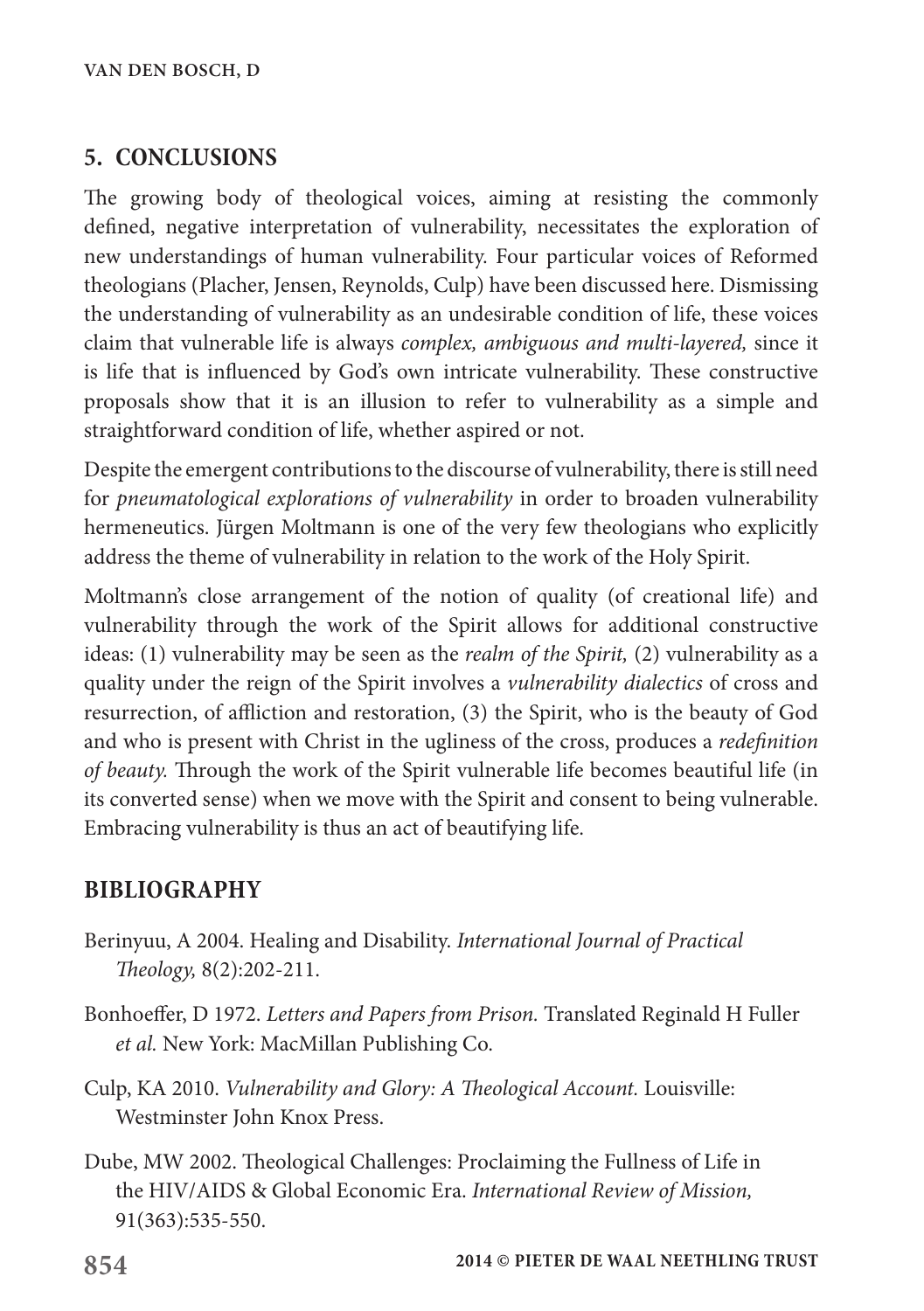- --- 2004. "Grant me Justice: Towards Gender-Sensitive Multi-sectoral HIV/ AIDS Readings of the Bible", in Dube, MW & Kanyoro, M (eds). *Grant me Justice! HIV/AIDS & Gender Readings of the Bible.* Pietermaritzburg: Clusters Publications. 3-24.
- Edwards, "The Mind", entry 45, *The Works of Jonathan Edwards, with a memoir by Sereno E. Dwight,* edited by Edward Hickman, 2 vols. Reprint edition, Edinburgh: Banner of Truth Trust, 1979. 1.cccxxxi
- Eiesland, NL 1994. *The Disabled God: Toward a Liberatory Theology of Disability.* Nashville: Abingdon Press.
- Isherwood, L & Stuart, E 1998. *Introducing Body Theology.* Sheffield: Sheffield Academic Press.
- Jensen, DH 2005. *Graced Vulnerability: A Theology of Childhood.* Cleveland: Pilgrim Press.
- Louw, DJ 2008. *Cura Vitae. Illness and the healing of life. A guide for caregivers.* Wellington: Lux Verbi.
- Koopman, N 2008. Vulnerable Church in a Vulnerable World? Towards an Ecclesiology of Vulnerability. *Journal of Reformed Theology,* 2(3):240-254.
- Meylahn, J-A 2012. The folly of vulnerability beyond epistemic injustice and the power of knowledge: A vulnerable praxis of thinking (practical theological ethos) in global conversation. *Theological Studies,* 68(2). Article #1304, 5 pages. [Online]. Available: http://dx.doi.org/10.4102/hts.v68i2.1304 [2014, 3 January].
- Moltmann, J 1985. *God in Creation: A New Theology of Creation and the Spirit of God (The Gifford Lectures, 1984-1985).* London: SCM Press.
- --- 1992 [1991]. *The Spirit of Life. A Universal Affirmation.* Minneapolis: Fortress Press.
- Moyaert, M 2012. On Vulnerability: Probing the Ethical Dimensions of Comparative Theology. *Religions* 3. 1144-1161. [Online]. Available: www.mdpi. com/2077-1444/3/4/1144/pdf [2013, 29 December].
- Nelson, JB 1992. *Body Theology.* Louisville: Westminster/John Knox Press.
- Placher, WC 1994. *Narratives of a Vulnerable God. Christ, Theology, and Scripture.* Louisville: Westminster John Knox Press.

**855 http://ngtt.co.za**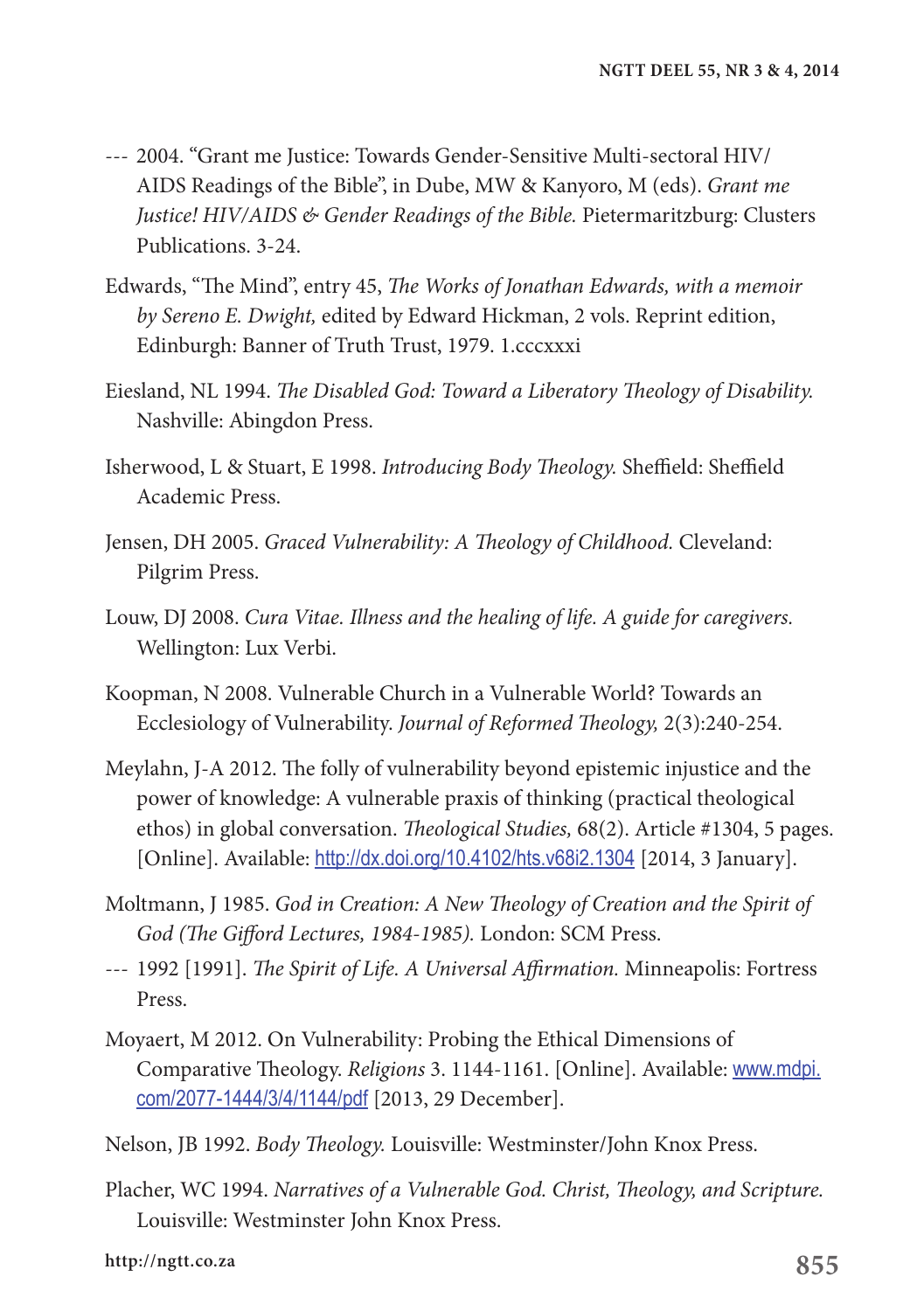- --- 1999. "The Vulnerability of God", in: Willis-Watkins, D, Welker, M & Gockel, M (eds). *Toward the Future of Reformed Theology: Tasks, Topics, Traditions.* Grand Rapids: Eerdmans. 192-205.
- Polkinghorne, JC 2006. "The Hidden Spirit and the Cosmos", in Welker, M (ed). *The Work of the Spirit. Pneumatology and Pentecostalism.* Grand Rapids, Cambridge: William. B. Eerdmans Publishing Company. 169-182.
- Reinders, HS 2000. *The Future of the Disabled in Liberal Society. An Ethical Analysis.* Notre Dame: University of Notre Dame Press.
- Reitsma, BJG 1997. *Geest en schepping. Een bijbels-theologische bijdrage aan de systematische doordenking van de verhouding van de Geest van God en de geschapen werkelijkheid.* Zoetermeer: Uitgeverij Boekencentrum.
- Reynolds, TE 2008. *Vulnerable Communion. A Theology of Disability and Hospitality.* Grand Rapids: Brazos Press.
- Rieger, J 2001. *God and the Excluded. Visions and Blind Spots in Contemporary Theology.* Minneapolis: Fortress Press.
- --- 2007. *Christ and Empire. From Paul to Postcolonial Times.* Minneapolis: Fortress Press.
- Rogers Jr, EF 2005. *After the Spirit. A Constructive Pneumatology from Resources outside the Modern West.* Grand Rapids: Eerdmans.
- Sherry, P 2007. The Beauty of God the Holy Spirit. *Theology Today,* 64:5-13.
- Snyman, G 2011. Empire and a hermeneutics of vulnerability. *Studia Historiae Ecclesiasticae,* 37(supplement):1-20.
- Taylor, JV 1972. *The Go-Between God.* London: SCM.
- Van Niekerk, PI 2012. Towards a Theology of the Body. A Spirituality of Imperfection. *NGTT,* 53(3 and 4): 369-375. [Online]. Available: ngtt.journals. ac.za/pub/article/viewFile/275/386 [2013, 29 December].
- Venter, R 2010. Trinity and beauty: The theological contribution of Jonathan Edwards. *NGTT,* 51(3 & 4):185-192.
- Viladesau, R 2008. Theosis and Beauty. *Theology Today,* 65:180-190.
- Von Balthasar, HU 1982. *The Glory of the Lord: A Theological Aesthetics,* volume 1, Seeing the Form. San Fransisco: Ignatius.